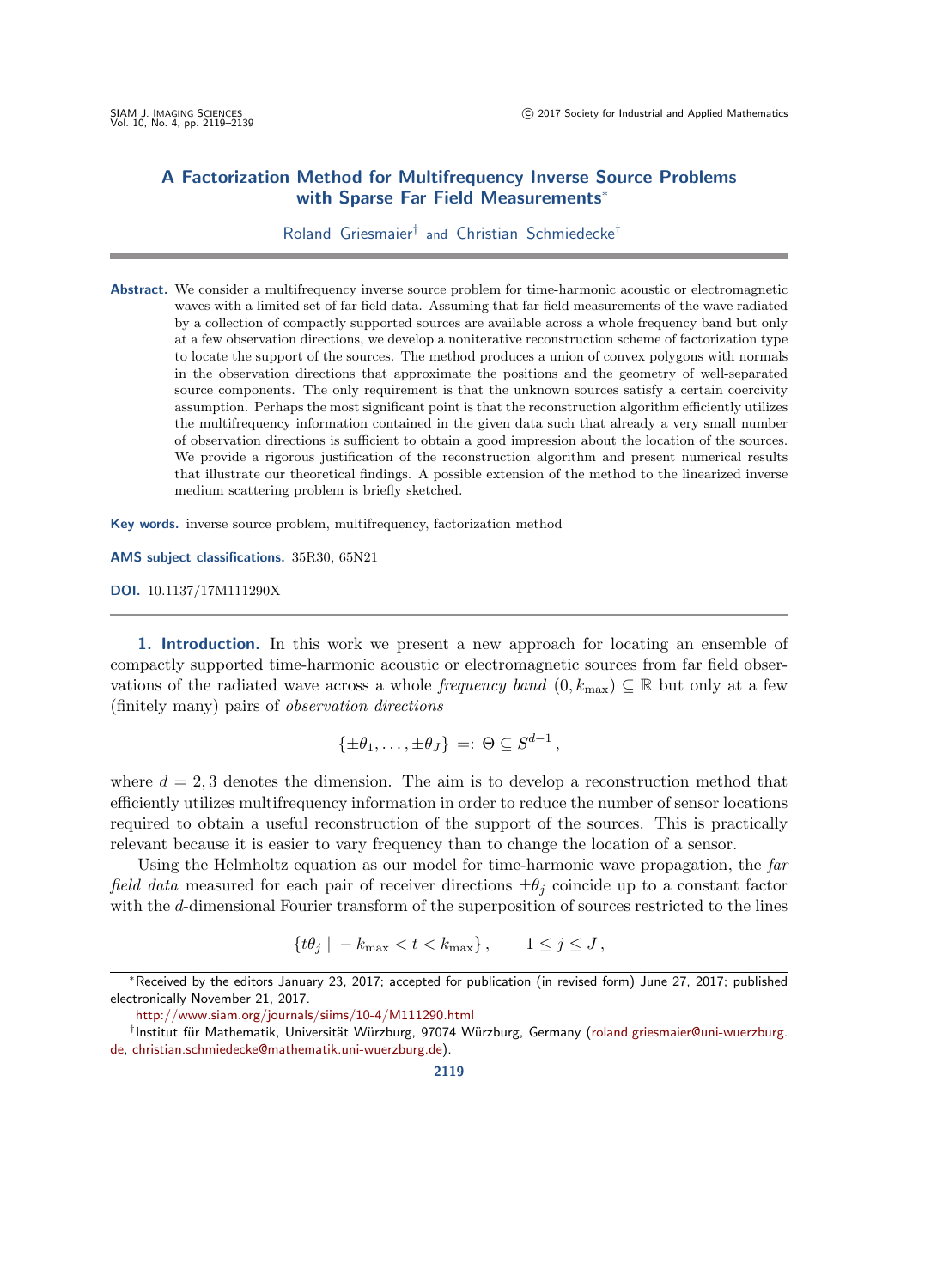of length  $2k_{\text{max}}$  through the origin. Hence, the inverse problem we are concerned with consists in recovering the support of a function given its Fourier transform on a subset of the Fourier domain that is band-limited and highly sparse.

Since without further assumptions neither the sources nor their support are uniquely determined by the given data, a classical approach would be to consider a least squares formulation with a suitable regularization to approximate the source with smallest  $L^2$ -norm that is compatible with the data. However, in practice it is often difficult to recover useful information on the support of a source from such regularized least squares solutions. In general no upper bounds on the support of a source can be obtained from sparse multifrequency far field data sets as considered in this work, because there exist so-called nonradiating sources with arbitrarily large support that radiate waves with vanishing far fields. However, Sylvester and Kelly [\[34\]](#page-20-0) recently established rigorous lower bounds for the support of a source in terms of sparse multifrequency far field data sets. Their so-called Θ-convex scattering support is a single Θ-convex polygon (a convex polygon with normals in the directions  $\pm \theta_i$ ,  $j = 1, \ldots, J$ ) that is uniquely determined by the data and must be contained in any Θ-convex polygon which contains the source.

We follow this idea but discuss a restricted setting, assuming that the real part of a complex multiple of the sources is bounded away from zero on their support. Henceforth, we call this a coercivity assumption on the sources. In the most important application that we have in mind, which is linearized inverse medium scattering, this coercivity assumption corresponds to coercivity constraints on the contrast of the index of refraction of the scatterers relative to the background medium.

We develop a factorization method [\[23,](#page-19-0) [25\]](#page-19-1) that recovers not only a single but a union of Θ-convex polygons which approximate the well-separated components of the support of the ensemble of sources. We show that these reconstructions must be contained in the Θ-convex hull of the support of the whole collection of sources (the smallest Θ-convex polygon which contains this support) and that they must contain the Θ-convex hulls of the supports of the individual source components. We mention that our coercivity assumption implies that the Θ-convex hull of the support of a source actually coincides with the corresponding Θ-convex scattering support.

We start by considering a single pair of observation directions  $\pm \theta_i$  and use the corresponding far field data to define a convolution operator  $F^{\theta_j}$ . We show that this operator admits a factorization

$$
F^{\theta_j} \,=\, L_D^{\theta_j} T_D \left(L_D^{\theta_j}\right)^*
$$

of similar structure as known from the traditional factorization method for single-frequency inverse medium scattering problems with multistatic far field data [\[24,](#page-19-2) [25\]](#page-19-1). The ranges of  $L_D^{\theta_j}$  and of the square root of a suitable combination of the real and imaginary parts of  $F^{\theta_j}$ coincide. Since the latter is known from the measurement data, we can utilize this to develop a criterion to decide (based on the given far field data) for any given function whether it belongs to the range of  $L_p^{\theta_j}$ . Applying this test to a suitable *test function* associated with an arbitrary test point  $z \in \mathbb{R}^{\tilde{d}}$ , we can decide whether the projection of z on the one-dimensional subspace spanned by the observation directions  $\pm \theta_j$  belongs to the set-valued projection of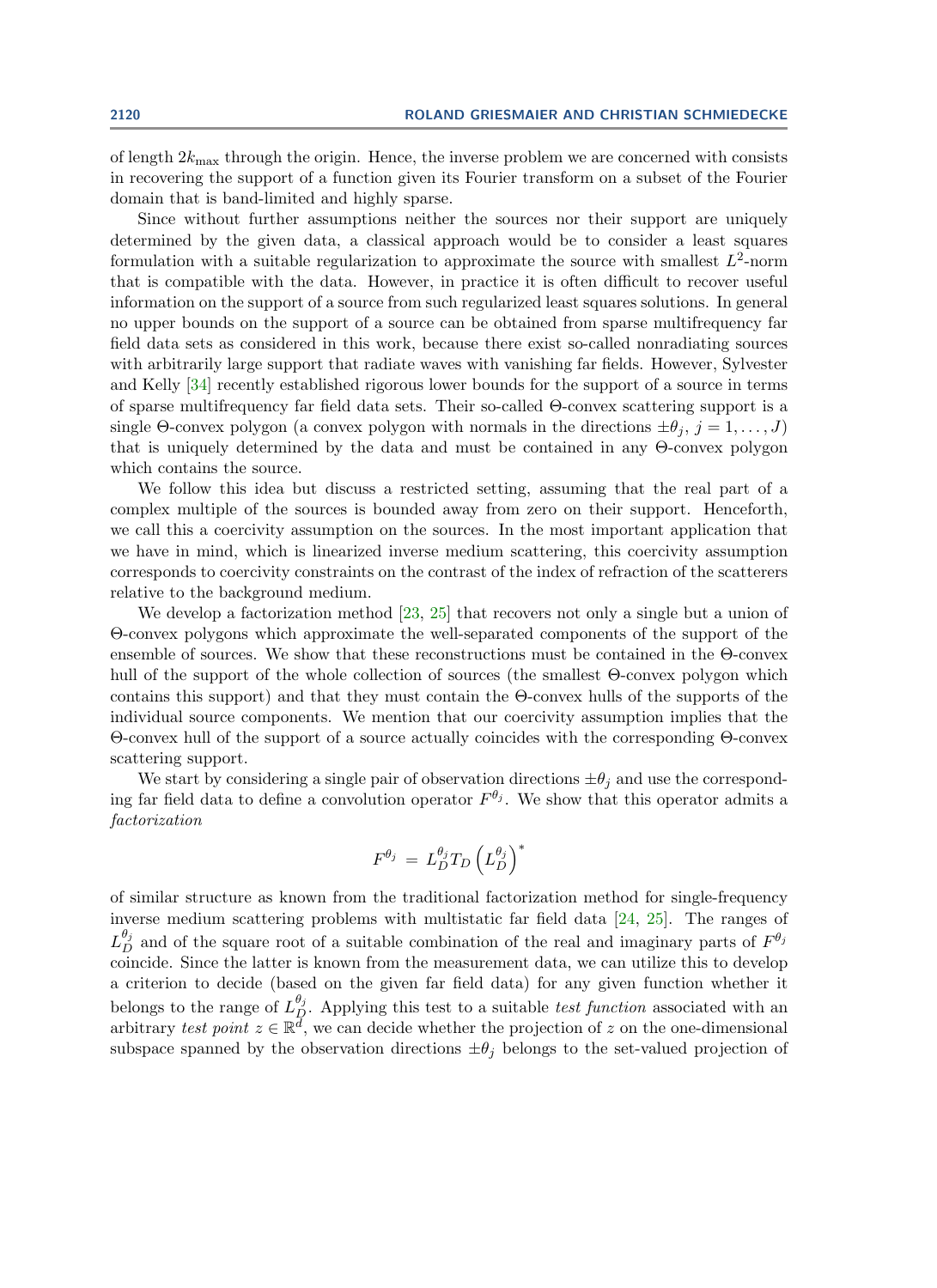the support of the ensemble of sources on this subspace. This can be used to determine the smallest union of strips (intersections of parallel half spaces) with normals in the observation directions  $\pm \theta_i$  that contains the support of the sources.

Combining this test for all available pairs of observation directions  $\pm\theta_1,\ldots,\pm\theta_J\in\Theta$  yields an algorithm that recovers a union of Θ-convex polygons (the intersections of the unions of strips obtained for each pair of observation directions  $\pm\theta_i$ ) that is a subset of the Θ-convex hull of the support of the whole collection of sources, which contains the Θ-convex hull of the support of each source component.

The reconstruction method considered in this work is a generalization of the MUSIC reconstruction scheme recently developed in [\[15\]](#page-19-3) for locating point sources from given discrete multifrequency far field data. This MUSIC scheme is somewhat related to the MUSIC methods considered in [\[27,](#page-19-4) [28\]](#page-19-5) and also to multivariate generalizations of Prony's method [\[7,](#page-19-6) [32\]](#page-19-7). Reconstruction methods based on similar viewpoints from within the area of inverse scattering are, e.g., the multifrequency sampling methods  $[12, 17, 29]$  $[12, 17, 29]$  $[12, 17, 29]$  $[12, 17, 29]$  $[12, 17, 29]$ , the time-domain sampling methods [\[5,](#page-18-0) [16,](#page-19-11) [18\]](#page-19-12), the scattering supports discussed in [\[26,](#page-19-13) [33\]](#page-20-1), or the back-propagation schemes [\[11,](#page-19-14) [13,](#page-19-15) [14,](#page-19-16) [31\]](#page-19-17). For further recent contributions to multifrequency inverse source problems we refer, e.g., to [\[2,](#page-18-1) [3,](#page-18-2) [8,](#page-19-18) [35\]](#page-20-2), and other methods aiming for approximating the location and shape of sources using additional a priori assumptions on the geometry and physical properties of the sources can, e.g., be found in [\[1,](#page-18-3) [4,](#page-18-4) [9,](#page-19-19) [10,](#page-19-20) [19,](#page-19-21) [20,](#page-19-22) [21,](#page-19-23) [22\]](#page-19-24).

The outline of this paper is as follows. After describing the mathematical setup of our problem in section [2,](#page-2-0) we develop and analyze the factorization method for multifrequency measurements for a single pair of observation directions  $\pm \theta_i$  in section [3.](#page-6-0) In section [4](#page-9-0) we discuss the numerical implementation of the method for a single pair of observation directions, and in section [5](#page-13-0) we extend the reconstruction scheme and its numerical implementation for multiple observation directions. We briefly comment on possible generalizations of the reconstruction method to the linearized inverse medium scattering problem and to frequency bands  $(k_{\min}, k_{\max}) \subseteq (0, \infty)$  bounded away from zero in section [6,](#page-15-0) and we conclude with some final remarks.

### <span id="page-2-0"></span>2. Problem formulation. Let

<span id="page-2-2"></span>
$$
D := \bigcup_{m=1}^{M} D_m \subseteq \mathbb{R}^d
$$

be an ensemble of finitely many well-separated bounded domains in  $\mathbb{R}^d$ ,  $d = 2,3$ , i.e.,  $\overline{D_j} \cap \overline{D_\ell} = \emptyset$  for  $j \neq \ell$ , and let  $f \in L^\infty(D)$  represent a compactly supported acoustic or electromagnetic source. The time-harmonic wave  $u \in H^1_{loc}(\mathbb{R}^d)$  radiated by f at wave number  $k > 0$  is modeled as the unique solution to the Helmholtz equation

$$
(2.1) \qquad \qquad -\Delta u - k^2 u = f \qquad \text{in } \mathbb{R}^d
$$

that satisfies the Sommerfeld radiation condition

<span id="page-2-1"></span>(2.2) 
$$
\lim_{r \to \infty} r^{\frac{d-1}{2}} \left( \frac{\partial u}{\partial r} - iku \right) = 0, \qquad r = |x|.
$$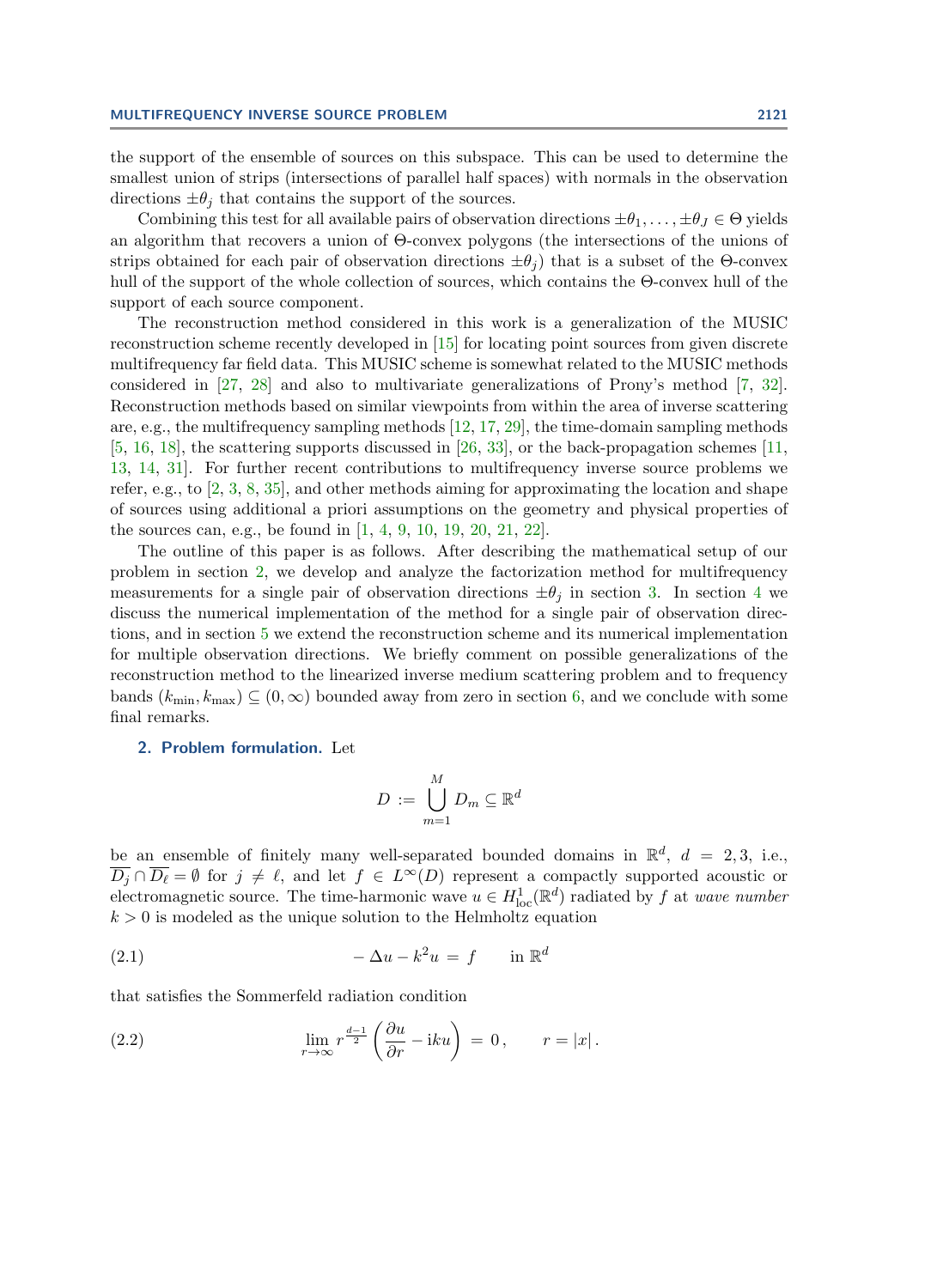It is well known (see, e.g.,  $[6]$ ) that u has the asymptotic behavior

$$
u(x;k) = C_k \frac{e^{ik|x|}}{|x|^{\frac{d-1}{2}}} u^{\infty}(\theta_x;k) + \mathcal{O}\left(|x|^{-\frac{d+1}{2}}\right), \qquad \theta_x = \frac{x}{|x|} \in S^{d-1}, \ r = |x| \to \infty,
$$

where  $C_k = e^{i\pi/4}/\sqrt{ }$  $\overline{8\pi k}$  if  $d=2$  and  $C_k = k^2/(4\pi)$  if  $d=3$ , and the far field  $u^{\infty}(\cdot; k)$  of  $u(\cdot; k)$  is given by

<span id="page-3-0"></span>(2.3) 
$$
u^{\infty}(\theta_x; k) = \int_D e^{-ik\theta_x \cdot y} f(y) dy = \hat{f}(k\theta_x), \qquad \theta_x \in S^{d-1},
$$

i.e.,  $u^{\infty}(\cdot; k)$  is the Fourier transform of the source evaluated on the sphere  $kS^{d-1}$ . Throughout we refer to  $u^{\infty}(\cdot;k)$  as the far field radiated by f at wave number k.

In the following we assume that the far field is observed at only a few, say,  $2J$ , observation directions,

(2.4) 
$$
\{\pm\theta_1,\ldots,\pm\theta_J\} =: \Theta \subseteq S^{d-1},
$$

but across a whole band of wave numbers  $k \in (0, k_{\text{max}})$  for some  $k_{\text{max}} > 0$ . Since the right-hand side of [\(2.3\)](#page-3-0) fulfills the symmetry relation

<span id="page-3-3"></span><span id="page-3-2"></span>
$$
\widehat{f}(k\theta_x) = \widehat{f}((-k)(-\theta_x)), \qquad \theta_x \in S^{d-1}, \ k > 0,
$$

the definition of the far field immediately extends to negative wave numbers by means of

(2.5) 
$$
u^{\infty}(\theta; -k) := u^{\infty}(-\theta; k), \qquad \theta \in S^{d-1}, k > 0.
$$

Accordingly, the measured data set is equivalent to

(2.6) 
$$
\{u^{\infty}(\theta_j;k) | j = 1,\ldots, J, k \in (-k_{\max},k_{\max}) \setminus \{0\}\}.
$$

Our aim is to deduce information on the support of the source  $f$  from these data. However, as already mentioned in the introduction, this inverse problem is not uniquely solvable without further assumptions. For instance, as has been pointed out in [\[34,](#page-20-0) Prop. 4], the source

<span id="page-3-1"></span>
$$
f := \nabla_{\theta_1^{\perp}} \cdots \nabla_{\theta_J^{\perp}} v, \qquad v \in C_0^{\infty}(\mathbb{R}^d),
$$

where  $\theta_j^{\perp}$  is some nonzero unit vector perpendicular to the observation directions  $\pm \theta_j$  for each  $j=1,\ldots,J,$  and  $\nabla_{\theta_j^{\perp}}$  denotes the directional derivative along  $\theta_j^{\perp}$ , yields a radiated wave with vanishing far field on all straight lines through the origin with direction  $\pm \theta_j$ ,  $j = 1, \ldots, J$ , and therefore this particular source cannot be detected from the given data set [\(2.6\)](#page-3-1). For this reason Sylvester and Kelly [\[34\]](#page-20-0) have introduced the notion of Θ-convex scattering support of (restricted) far field data as in  $(2.6)$ , which is a well-defined lower bound on the  $\Theta$ -convex hull of the support of the source  $f$ .

To be more specific, we define the (closed) convex hull of a subset  $\Omega \subseteq \mathbb{R}^d$  as the intersection of all (closed) half spaces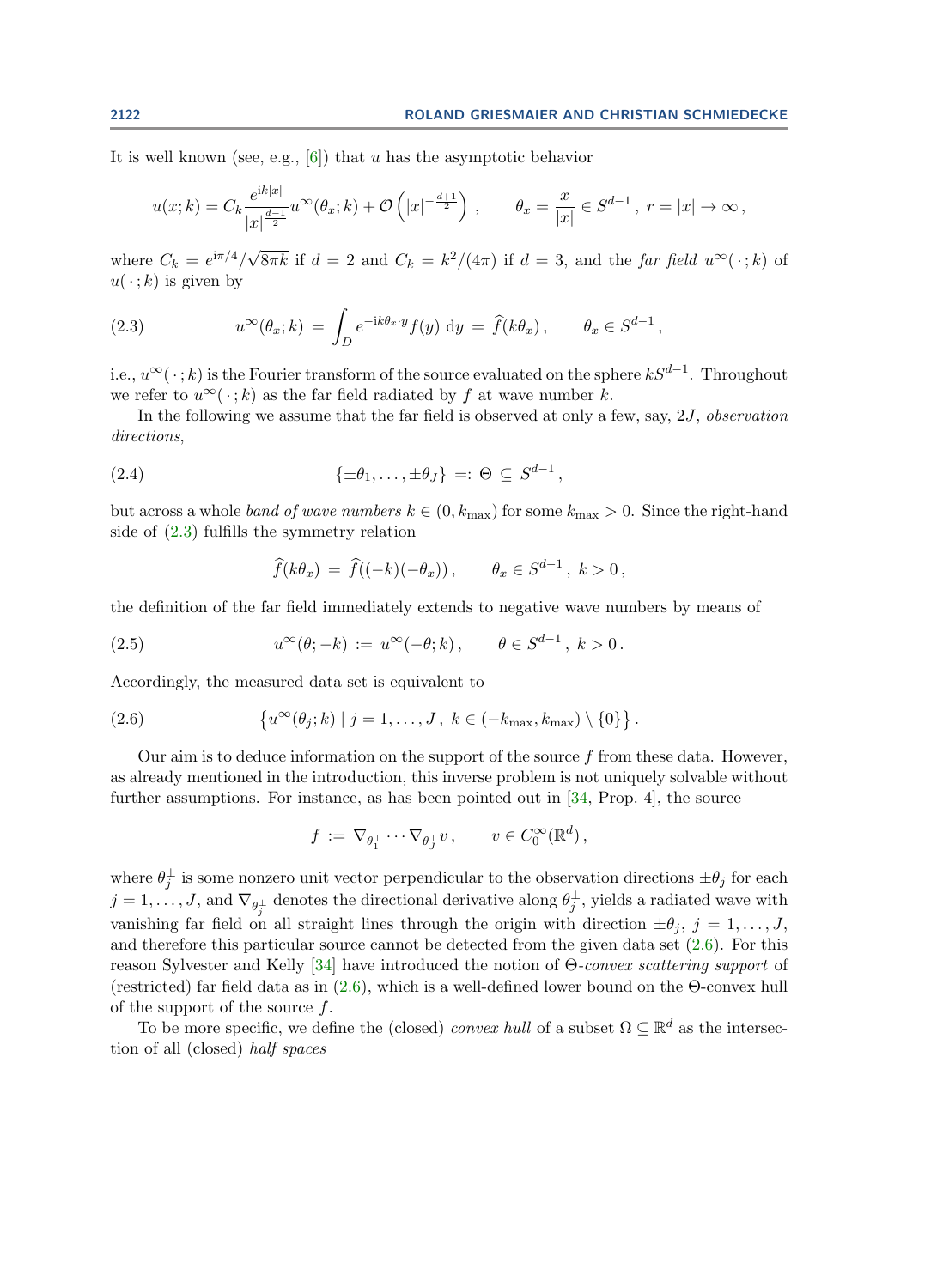$$
H_{s,\theta} := \{ x \in \mathbb{R}^d \mid x \cdot \theta \le s \}, \qquad \theta \in S^{d-1}, s \in \mathbb{R},
$$

which contain it, i.e.,

$$
\operatorname{ch}(\Omega) := \bigcap_{\theta \in S^{d-1}} \{ x \in \mathbb{R}^d \mid x \cdot \theta \le s_{\Omega}(\theta) \},
$$

where

$$
s_{\Omega}(\theta) := \sup_{x \in \Omega} x \cdot \theta, \qquad \theta \in S^{d-1},
$$

is the *supporting function* of  $\Omega$ . Accordingly the  $\Theta$ -convex hull of  $\Omega$  is given by

<span id="page-4-0"></span>
$$
K_{s_{\Omega}}(\Theta) := \bigcap_{\theta \in \Theta} \{x \in \mathbb{R}^d \mid x \cdot \theta \leq s_{\Omega}(\theta)\},\
$$

and similarly we write for any single pair  $\pm \theta \in S^{d-1}$ 

(2.7) 
$$
K_{s_{\Omega}}(\{\pm \theta\}) := \{x \in \mathbb{R}^d \mid s_{\Omega}(-\theta) \leq x \cdot \theta \leq s_{\Omega}(\theta)\},
$$

which is the smallest strip (intersection of two parallel half spaces) with normals in the directions  $\pm\theta$  that contains  $\overline{\Omega}$ .

<span id="page-4-2"></span>*Remark* 2.1. It is important to note that for  $D = \bigcup_{m=1}^{M} D_m$  as above typically

$$
\bigcup_{m=1}^{M} K_{s_{D_m}}(\Theta) \subsetneq \bigcap_{j=1}^{J} \bigcup_{m=1}^{M} K_{s_{D_m}}(\{\pm \theta_j\}) \subsetneq K_{s_D}(\Theta)
$$

and even

$$
\bigcup_{m=1}^M \text{ch}(D_m) \subsetneq \bigcap_{\theta \in S^{d-1}} \bigcup_{m=1}^M K_{s_{D_m}}(\{\pm \theta\}) \subsetneq \text{ch}(D).
$$

This can easily be seen, for example, when  $M = 2$  and  $D_1$  and  $D_2$  are two disjoint balls in  $\mathbb{R}^d$ , as shown in Figure [1](#page-5-0) for  $d=2$ .

In contrast to [\[34\]](#page-20-0), we will not consider the most general case, but we add some constraints on the source  $f$  that restore a certain degree of uniqueness and that will be needed to establish the theoretical justification of the factorization method in the next section. In our main result, Theorem [3.6](#page-8-0) below, we assume that  $f \in L^{\infty}(D)$  is such that there exist  $\tau \in \mathbb{R}$  and  $c_0 > 0$ such that  $\text{Re}(e^{i\tau}f(x)) \ge c_0$  for almost every  $x \in D$ . The  $\Theta$ -convex scattering support and the  $\Theta$ -convex hull of the support D of the source coincide in this case, and we show that this set and information on the Θ-convex hulls of the supports of the individual source components  $D_1, \ldots, D_M$  can be recovered from the given data [\(2.6\)](#page-3-1).

<span id="page-4-1"></span>Remark 2.2. To put our results into perspective, we briefly discuss two related but larger data sets: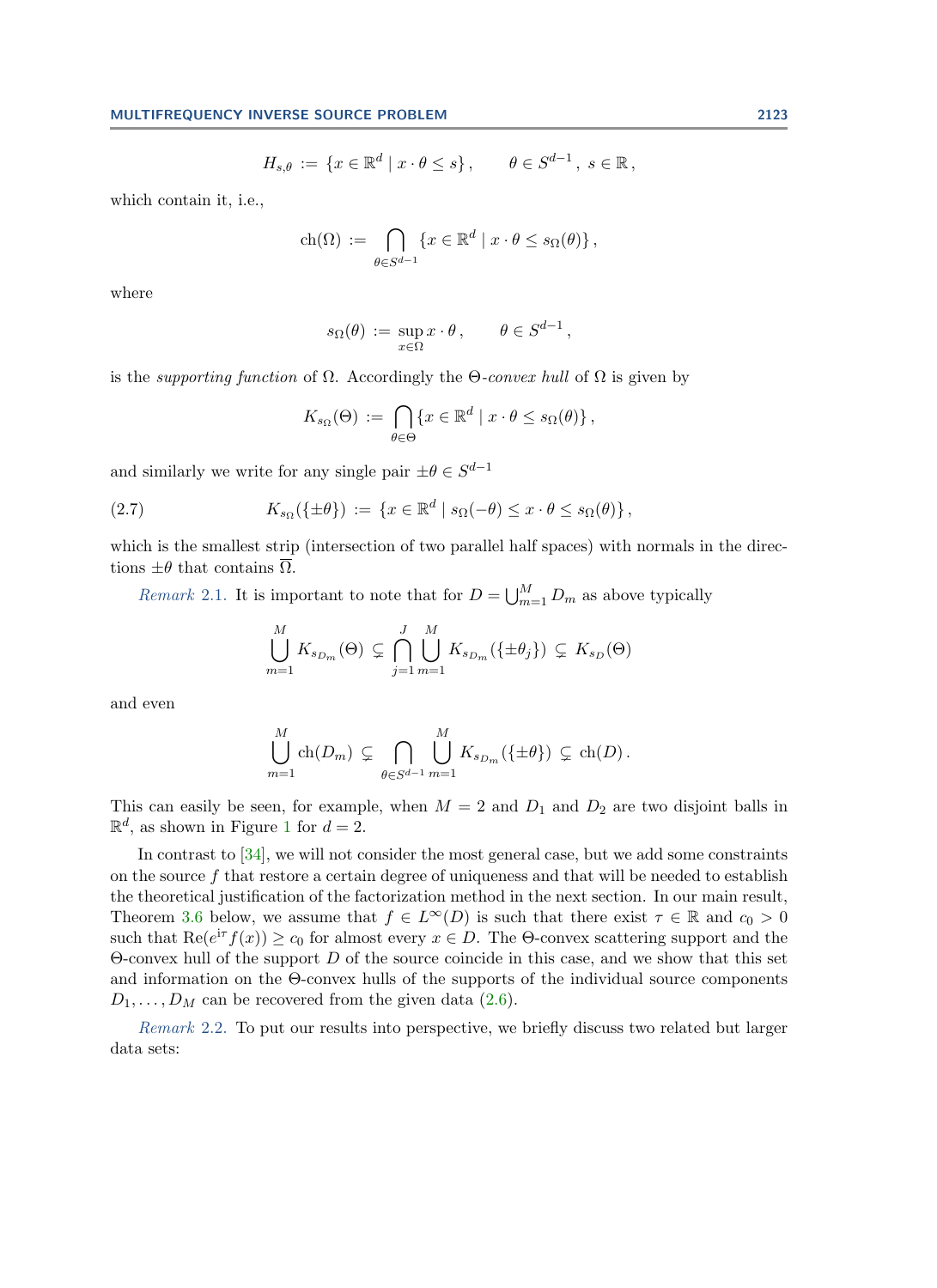<span id="page-5-0"></span>

Figure 1. Example with two disjoint disks  $D_1$  and  $D_2$ . Left:  $ch(D_1) \cup ch(D_2)$  (gray). Center:  $\bigcap_{\theta \in S^1} (K_{s_{D_1}}(\{\pm \theta\}) \cup K_{s_{D_2}}(\{\pm \theta\}))$  (gray). Right:  $\text{ch}(D_1 \cup D_2)$  (gray).

- (a) If  $u^{\infty}(\theta; k)$  is available for all  $k \in (0, k_{\text{max}})$  and not only for a sparse set of observation directions but for all  $\theta \in S^{d-1}$ , then by [\(2.3\)](#page-3-0) this is equivalent to the knowledge of f in the ball  $B_{k_{\text{max}}}(0)$  of radius  $k_{\text{max}}$  centered at the origin. Applying the ddimensional inverse Fourier transform to these band-limited data directly results in a blurred reconstruction of the source. Moreover, since  $f$  is compactly supported, its Fourier transform  $\hat{f}$  is analytic and thus  $\hat{f}$  as well as the source f and its support are in fact uniquely determined by the given data. Numerically, analytic continuation is unstable of course, but the factorization method for the linearized inverse medium problem [\[24\]](#page-19-2) can immediately be adapted to recover the support of f directly from this data set (without analytic continuation and without blurring).
- (b) On the other hand, if  $u^{\infty}(\theta; k)$  is given for the sparse set of observation directions  $\Theta$ from  $(2.4)$  and not only for  $k \in (0, k_{\text{max}})$  but for all  $k > 0$ , then this is equivalent to the knowledge of  $\widehat{f}(k\theta_i)$  for all  $k \in \mathbb{R}$  and  $j = 1, \ldots, J$ . Applying the Fourier slice theorem

(2.8) 
$$
\widehat{f}(k\theta_j) = \int_{\mathbb{R}} e^{-iks} \int_{\theta_j^{\perp}} f(s\theta_j + \eta) d\eta ds = \int_{\mathbb{R}} e^{-iks} (Rf)(\theta_j, s) ds,
$$

<span id="page-5-2"></span>where  $\theta_j^{\perp}$  denotes the hyperplane perpendicular to  $\theta_j$  and  $Rf$  is the Radon transform of  $f$  (see, e.g., [\[30,](#page-19-26) Thm. 1.1]), shows that this data set is equivalent to the knowledge of  $(Rf)(\theta_j, \cdot)$  for  $j = 1, \ldots, J$ . If  $f \in L^{\infty}(D)$  satisfies our coercivity assumption  $\text{Re}(e^{\text{i}\tau}f(x)) \geq c_0 > 0$  for almost every  $x \in D$ , then clearly

<span id="page-5-1"></span>
$$
\left\{x \in \mathbb{R}^d \mid x \cdot \theta_j \in \text{supp}((Rf)(\theta_j, \cdot))\right\} = \bigcup_{m=1}^M K_{s_{D_m}}(\{\pm \theta_j\}),
$$

and this set, which coincides with the smallest union of strips with normals in the directions  $\pm \theta_i$  that contains  $D_1, \ldots, D_M$ , can be approximated numerically by estimating the support of  $(Rf)(\theta_i, \cdot)$ . Combining these reconstructions for all observation directions yields

(2.9) 
$$
\bigcap_{j=1}^{J} \bigcup_{m=1}^{M} K_{s_{D_m}}(\{\pm \theta_j\}),
$$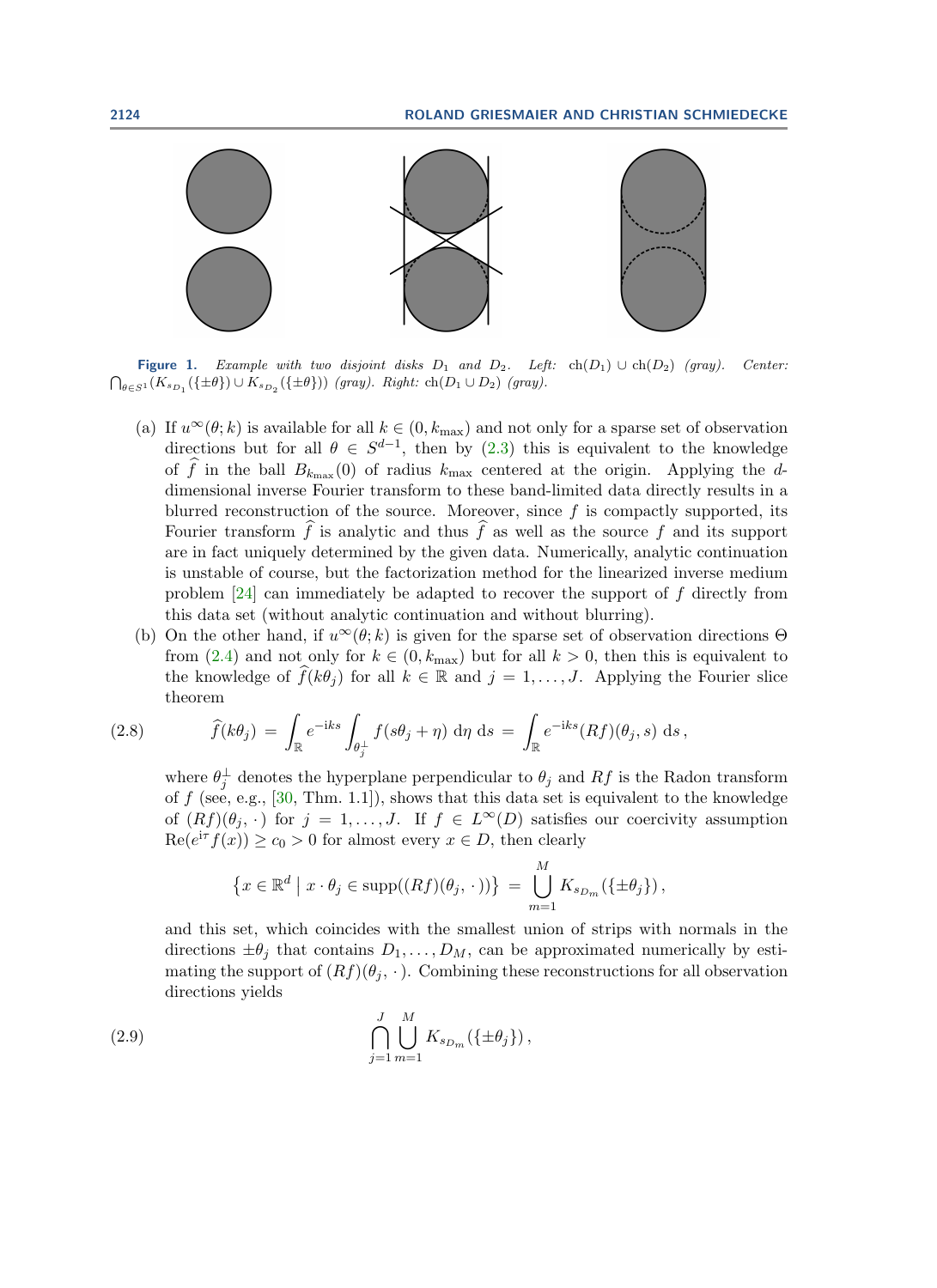which is a subset of the  $\Theta$ -convex hull  $K_{s_D}(\Theta)$  of the support of f that contains the  $\Theta$ -convex hull  $K_{s_{D_m}}(\Theta)$  of the support  $D_m$  of each source component.

The main contribution of this article is a reconstruction algorithm that recovers the set in [\(2.9\)](#page-5-1) from sparse band-limited data as in [\(2.6\)](#page-3-1) (without analytic continuation and without blurring).

<span id="page-6-0"></span>3. The factorization method for a single observation direction. We start by considering far field data  $u^{\infty}(\pm \theta_i; k)$ ,  $k \in (0, k_{\text{max}})$ , for a single pair of observation directions  $\pm \theta_i$ ,  $1 \leq j \leq J$ , and use the extension of these data to negative wave numbers in  $(2.5)$  to define the convolution operator  $F^{\theta_j}: L^2(0, k_{\text{max}}) \to L^2(0, k_{\text{max}}),$ 

<span id="page-6-1"></span>(3.1) 
$$
\left(F^{\theta_j}\phi\right)(t) := \int_0^{k_{\max}} u^{\infty}(\theta_j;t-s)\phi(s) ds, \qquad t \in (0,k_{\max}).
$$

The mathematical foundation of our reconstruction method relies on a suitable factorization of  $F^{\theta_j}$ . This factorization involves the operator  $L_D^{\theta_j}: L^2(D) \to L^2(0, k_{\text{max}})$ ,

<span id="page-6-2"></span>(3.2) 
$$
\left(L_D^{\theta_j}\psi\right)(t) := \int_D e^{-\mathrm{i}t\theta_j \cdot y}\psi(y) \, \mathrm{d}y, \qquad t \in (0, k_{\max}),
$$

and its adjoint  $(L_D^{\theta_j})^* : L^2(0, k_{\text{max}}) \to L^2(D)$ ,

(3.3) 
$$
\left( \left( L_D^{\theta_j} \right)^* \phi \right) (y) := \int_0^{k_{\max}} e^{is\theta_j \cdot y} \phi(s) ds, \qquad y \in D.
$$

We have the following factorization theorem for  $F^{\theta_j}$ .

<span id="page-6-3"></span>Theorem 3.1. Let  $F^{\theta_j}: L^2(0,k_{\max}) \to L^2(0,k_{\max})$  be defined by [\(3.1\)](#page-6-1). Then

$$
F^{\theta_j} \,=\, L_D^{\theta_j} T_D \left(L_D^{\theta_j}\right)^*
$$

with  $L_{D}^{\theta_j}$  and  $(L_{D}^{\theta_j})^*$  from [\(3.2\)](#page-6-2) and [\(3.3\)](#page-6-3), respectively. The operator  $T_D: L^2(D) \to L^2(D)$  is a multiplication operator given by  $T_Dg = fg$ , where as before  $f \in L^{\infty}(D)$  denotes the source radiating the far field  $u^{\infty}$  as in [\(2.3\)](#page-3-0).

*Proof.* Let  $\phi \in L^2(0, k_{\text{max}})$ . Then, for any  $t \in (0, k_{\text{max}})$ ,

$$
\begin{split}\n\left(L_{D}^{\theta_{j}}T_{D}\left(L_{D}^{\theta_{j}}\right)^{*}\phi\right)(t) &= \int_{D} e^{-\mathrm{i}t\theta_{j}\cdot y} \left(T_{D}\left(L_{D}^{\theta_{j}}\right)^{*}\phi\right)(y) \, \mathrm{d}y \\
&= \int_{D} e^{-\mathrm{i}t\theta_{j}\cdot y} f(y) \int_{0}^{k_{\text{max}}} \phi(s) e^{\mathrm{i}s\theta_{j}\cdot y} \, \mathrm{d}s \, \mathrm{d}y \\
&= \int_{0}^{k_{\text{max}}} \phi(s) \int_{D} e^{-\mathrm{i}(t-s)\theta_{j}\cdot y} f(y) \, \mathrm{d}y \, \mathrm{d}s = \int_{0}^{k_{\text{max}}} \phi(s)u^{\infty}(\theta_{j}; t-s) \, \mathrm{d}s \\
&= \left(F^{\theta_{j}}\phi\right)(t).\n\end{split}
$$

<span id="page-6-4"></span>Next we establish a density result for  $L_{D}^{\theta_{j}}$ .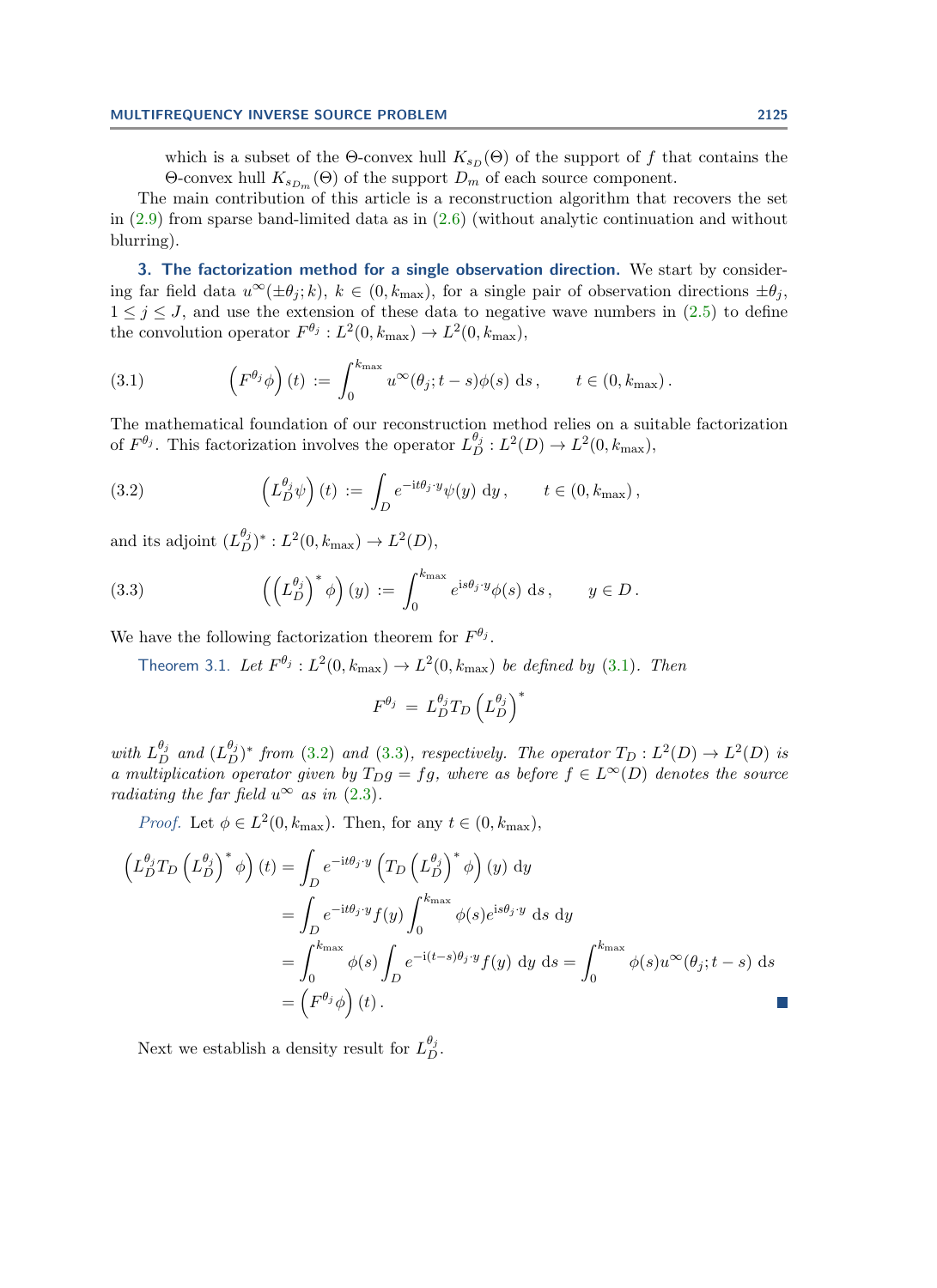Lemma 3.2. The operator  $L^{{\theta_j}}_D$  is compact with dense range.

Proof. Let  $\phi \in L^2(0, k_{\max})$  and denote by  $\widetilde{\phi} \in L^2(\mathbb{R})$  the extension of  $\phi$  to  $\mathbb R$  that is zero outside  $(0, k_{\text{max}})$ . Then

$$
\left(\left(L_D^{\theta_j}\right)^*\phi\right)(y) = \int_0^{k_{\max}} e^{is\theta_j \cdot y} \phi(s) \, ds = \int_{-\infty}^{\infty} e^{is\theta_j \cdot y} \widetilde{\phi}(s) \, ds, \qquad y \in D,
$$

coincides (up to a constant factor) with the inverse Fourier transform of  $\widetilde{\phi}$  on the open subset  $\theta_j \cdot D \subseteq \mathbb{R}$ . The latter is analytic, because  $\widetilde{\phi}$  is compactly supported. Therefore, if  $(L_D^{\theta_j})^* \phi = 0$ on D, then  $\widetilde{\phi} = 0$  on R by analytic continuation, and thus  $\phi = 0$  on  $(0, k_{\text{max}})$ . Hence,  $(L_D^{\theta_j})^*$ is one-to-one, and since  $\mathcal{R}(L_D^{\theta_j}) = \mathcal{N}((L_D^{\theta_j})^*)^{\perp}$ , this shows that  $L_D^{\theta_j}$  has dense range.

The compactness of  $L_D^{\theta_j}$  follows immediately from [\(3.2\)](#page-6-2).

We have the following lemma describing the dependence of the range of the operator  $L_D^{\theta_j}$ D on the projection  $(\theta_j \cdot D)\theta_j$  of the domain D on the one-dimensional subspace of  $\mathbb{R}^d$  that is spanned by the observation directions  $\pm\theta_i$ .

<span id="page-7-0"></span>Lemma 3.3. Let  $\Omega_1, \Omega_2 \subseteq \mathbb{R}^d$  be bounded domains, and let  $L_{\Omega}^{\theta_j}$  $\frac{\theta_j}{\Omega_\ell}: L^2(\Omega_\ell) \to L^2(0,k_{\max}),$  $\ell = 1, 2$ , be defined as in [\(3.2\)](#page-6-2) (with D replaced by  $\Omega_{\ell}$ ). If  $\theta_j \cdot \Omega_1 \cap \theta_j \cdot \Omega_2 = \emptyset$ , then the ranges of  $L^{\theta_j}_0$  $\frac{\theta_j}{\Omega_1}$  and  $L_{\Omega_2}^{\theta_j}$  $\frac{\theta_j}{\Omega_2}$  have trivial intersection, i.e.,  $\mathcal{R}(L_{\Omega}^{\theta_j})$  $\frac{\theta_j}{\Omega_1})\cap\mathcal{R}(L_{\Omega_2}^{\theta_j})$  $\binom{v_j}{\Omega_2} = \{0\}.$ 

*Proof.* Suppose that  $\theta_j \cdot \Omega_1 \cap \theta_j \cdot \Omega_2 = \emptyset$ . Applying the Fourier slice theorem as in [\(2.8\)](#page-5-2) we find that for any  $\psi_{\ell} \in L^2(\Omega_{\ell}), \ell = 1, 2,$ 

<span id="page-7-2"></span>
$$
\left(L_{\Omega_{\ell}}^{\theta_j}\psi_{\ell}\right)(t) = \widehat{\psi}_{\ell}(t\theta_j) = \left(\widehat{R_{\Omega_{\ell}}^{\theta_j}\psi_{\ell}}\right)(t), \quad t \in (0, k_{\max}),
$$

where  $R^{\theta_j}_{\Omega}$  $\frac{\theta_j}{\Omega_\ell}: L^2(\Omega_\ell) \to L^1(\mathbb{R}),$ 

(3.4) 
$$
\left(R_{\Omega_{\ell}}^{\theta_j}\psi_{\ell}\right)(s) := \int_{\theta_j^{\perp}} \psi_{\ell}(s\theta_j + y) \, \mathrm{d}y, \qquad s \in \mathbb{R},
$$

denotes the (bounded extension of the) Radon transform in the hyperplane perpendicular to  $\theta_i$ . Accordingly, it suffices to show that

$$
\mathcal{R}\left(R^{\theta_j}_{\Omega_1}\right)\cap\mathcal{R}\left(R^{\theta_j}_{\Omega_2}\right) = \{0\}.
$$

However, since  $\overline{\theta_j \cdot \Omega_1} \cap \overline{\theta_j \cdot \Omega_2}$  has measure zero, the latter follows immediately from the fact that, for  $\ell = 1, 2$ ,

$$
\operatorname{supp}\left(R^{\theta_j}_{\Omega_\ell}\psi_\ell\right) \subseteq \overline{\theta_j \cdot \Omega_\ell} \qquad \text{for all } \psi_\ell \in L^2(\Omega_\ell).
$$

<span id="page-7-1"></span>The next step in the derivation of the factorization method for one fixed pair of observation directions  $\pm \theta_j$  is a characterization of the projection  $(\theta_j \cdot D)\theta_j$  of D on the one-dimensional subspace of  $\mathbb{R}^d$  that is spanned by  $\pm\theta_j$  in terms of the range of the operator  $L_D^{\theta_j}$ .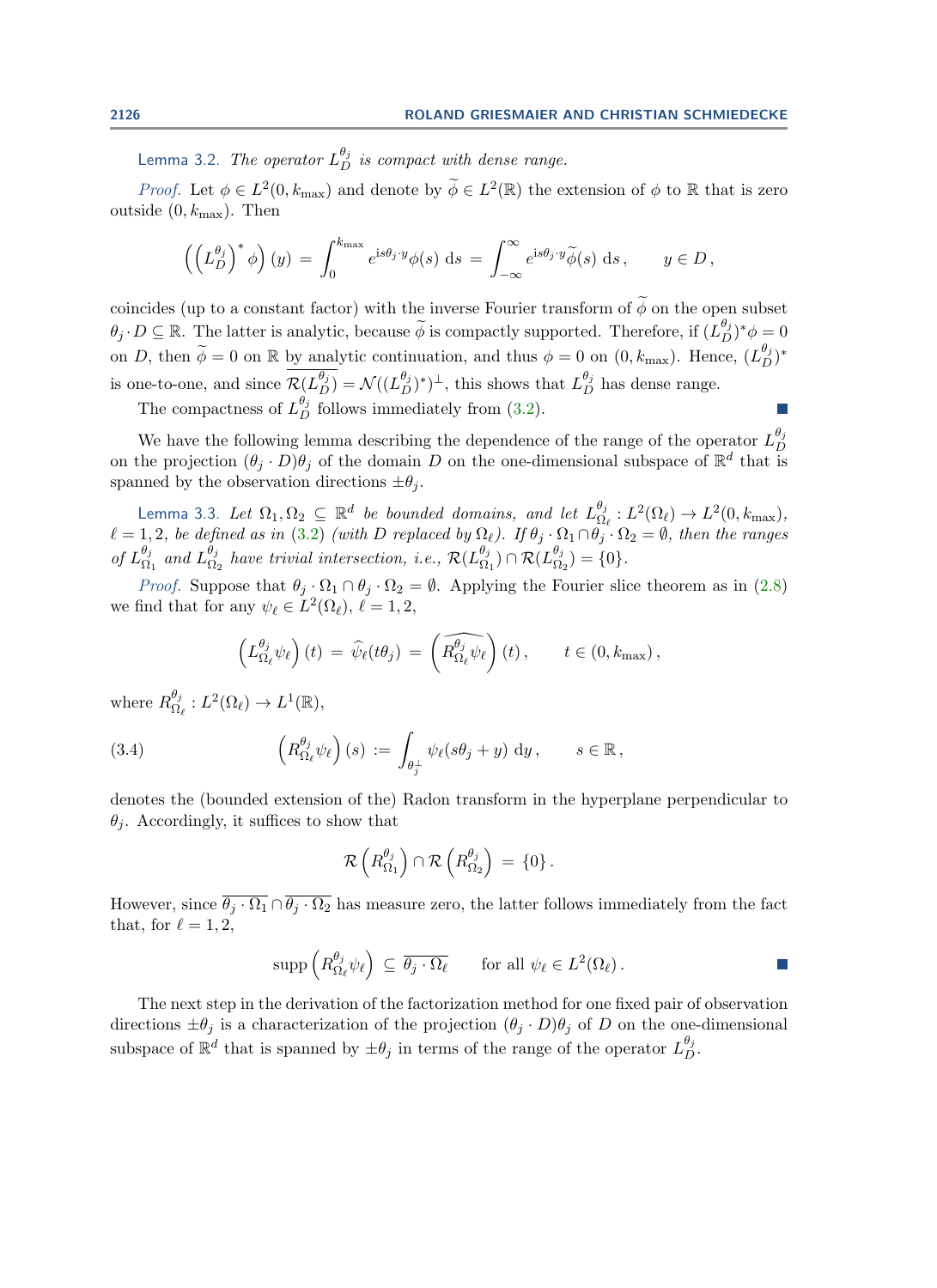<span id="page-8-2"></span>Lemma 3.4. For any  $z\in\mathbb{R}^d$  and  $\varepsilon>0$  let the test function  $\phi_{z,\varepsilon}^{\theta_j}\in L^2(0,k_{\text{max}})$  be defined by

(3.5) 
$$
\phi_{z,\varepsilon}^{\theta_j}(t) := \frac{1}{|B_{\varepsilon}(z)|} \int_{B_{\varepsilon}(z)} e^{-\mathrm{i}t\theta_j \cdot y} \, \mathrm{d}y, \qquad t \in (0, k_{\max}),
$$

where  $B_{\varepsilon}(z)$  denotes the ball of radius  $\varepsilon$  centered at z and  $|B_{\varepsilon}(z)|$  its volume.

- (a) If  $\theta_j \cdot z \in \theta_j \cdot D$ , then there exists  $\varepsilon > 0$  such that  $\phi_{z,\varepsilon}^{\theta_j} \in \mathcal{R}(L_D^{\theta_j})$ .
- (b) For any  $\varepsilon > 0$ ,

$$
\theta_j \cdot B_{\varepsilon}(z) \cap \theta_j \cdot D = \emptyset
$$

implies that  $\phi_{z,\varepsilon}^{\theta_j} \notin \mathcal{R}(L_D^{\theta_j}).$ 

### Proof.

(a) If  $\theta_j \cdot z \in \theta_j \cdot D$ , then there exists  $y \in D$  such that  $\theta_j \cdot z = \theta_j \cdot y$ , and since  $D \subseteq \mathbb{R}^d$  is open, there exists  $\varepsilon > 0$  such that  $B_{\varepsilon}(y) \subseteq D$ . Accordingly,  $B_{\varepsilon}(z) \cdot \theta_i = B_{\varepsilon}(y) \cdot \theta_i$  and therefore

$$
\frac{1}{|B_\varepsilon(y)|}L_D^{\theta_j}\chi_{B_\varepsilon(y)}\,=\,\phi_{z,\varepsilon}^{\theta_j}\,,
$$

where  $\chi_{B_{\varepsilon}(y)}$  denotes the characteristic function on  $B_{\varepsilon}(y)$ . Hence  $\phi_{z,\varepsilon}^{\theta_j} \in \mathcal{R}(L_D^{\theta_j})$ .

(b) On the other hand, if  $\theta_j \cdot B_{\varepsilon}(z) \cap \theta_j \cdot D = \emptyset$ , then Lemma [3.3](#page-7-0) shows that

$$
\mathcal{R}\left(L_{B_{\varepsilon}(z)}^{\theta_j}\right) \cap \mathcal{R}\left(L_D^{\theta_j}\right) = \{0\}.
$$
  
Since  $0 \neq \phi_{z,\varepsilon}^{\theta_j} = \frac{1}{|B_{\varepsilon}(z)|} L_{B_{\varepsilon}(z)}^{\theta_j} \chi_{B_{\varepsilon}(z)} \in \mathcal{R}(L_{B_{\varepsilon}(z)}^{\theta_j}),$  this implies that  $\phi$ 

Remark 3.5. In particular, Lemma [3.4](#page-7-1) shows that for any  $\varepsilon > 0$  the condition  $\phi_{z,\varepsilon}^{\theta_j} \in$  $\mathcal{R}(L_{D}^{\theta_{j}})$  implies that  $\theta \cdot B_{\varepsilon}(z) \cap \theta \cdot D \neq \emptyset$ .

<span id="page-8-1"></span>Next we express the range of  $L_{D}^{\theta_{j}}$  in terms of the operator  $F^{\theta_{j}}$ .

<span id="page-8-0"></span>Theorem 3.6. Assume that there exists  $\tau \in \mathbb{R}$  and a constant  $c_0 > 0$  such that  $\text{Re}(e^{\text{i}\tau}f(x)) \geq c_0$  for almost every  $x \in D$ . Then the self-adjoint operator

(3.6) 
$$
F_{\#}^{\theta_j} := \text{Re}(e^{i\tau}F^{\theta_j}) := \frac{1}{2}(e^{i\tau}F^{\theta_j} + e^{-i\tau}(F^{\theta_j})^*)
$$

is positive and satisfies  $\mathcal{R}(L_D^{\theta_j}) = \mathcal{R}((F_\#^{\theta_j})^{1/2})$ .

*Proof.* From Lemma [3.2](#page-6-4) we already know that  $L_D^{\theta_j}$  is compact with dense range and accordingly its adjoint  $(L_D^{\theta_j})^*$  is compact and one-to-one. Furthermore, since  $\text{Re}(e^{\text{i}\tau}f(x)) \ge c_0$ by assumption, we find that

$$
\operatorname{Re}(e^{\mathrm{i}\tau}\langle Tg,g\rangle_{L^2(D)})\,=\,\int_D\operatorname{Re}(e^{\mathrm{i}\tau}f(x))|g(x)|^2\,\,\mathrm{d}x\,\geq\,c_0\|g\|^2_{L^2(D)}\,,
$$

i.e., the operator  $\text{Re}(e^{i\tau}T)$  is coercive. Therefore, applying Theorem 4.1 in [\[24\]](#page-19-2) shows that  $\mathcal{R}(L_D^{\theta_j}) = \mathcal{R}((F_{\#}^{\theta_j})^{1/2}).$ 

 $_{z,\varepsilon}^{\theta_j} \notin \mathcal{R}(L_{D}^{\theta_j}).$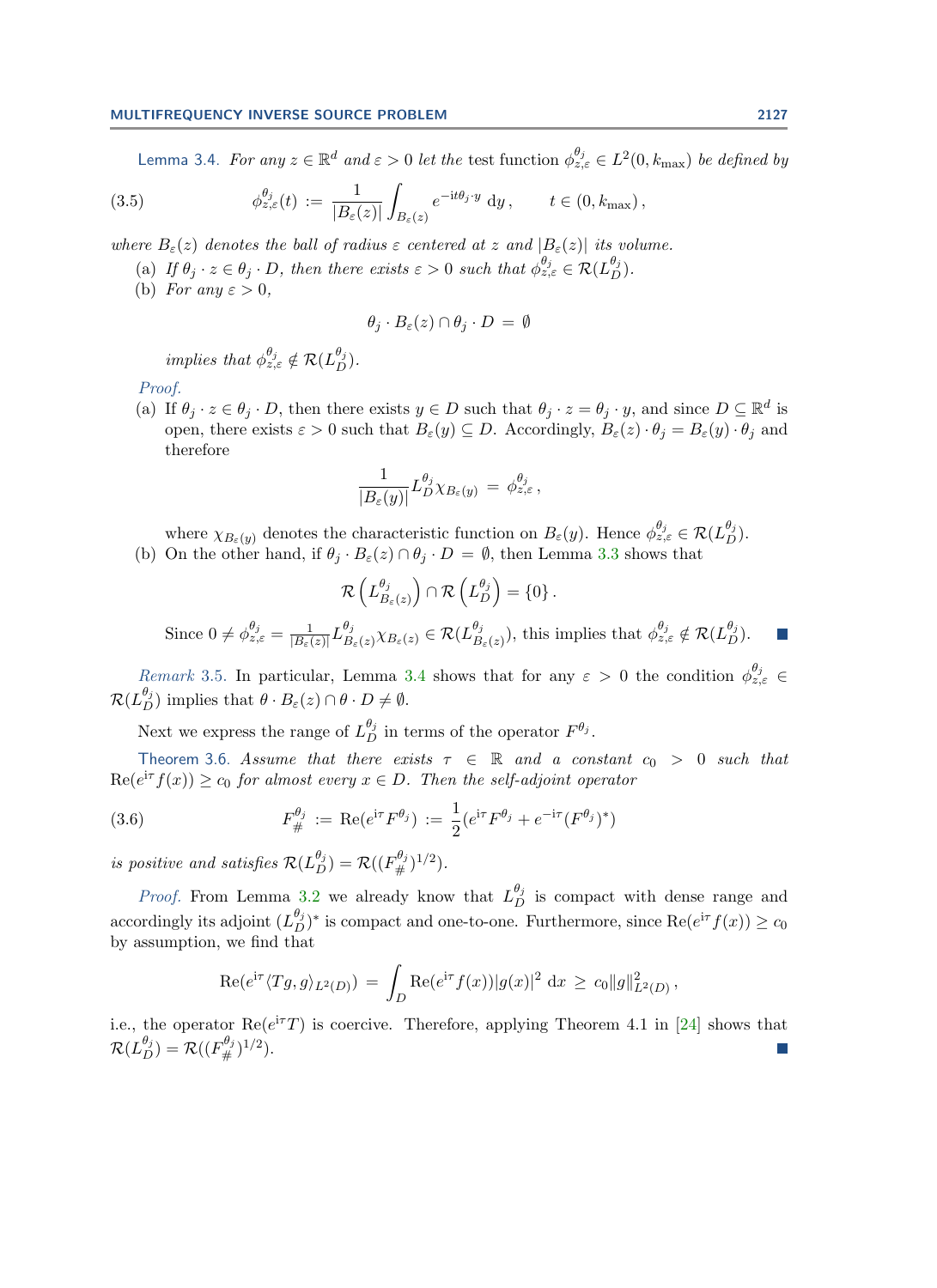Putting Lemma [3.4](#page-7-1) and Theorem [3.6](#page-8-0) together, and recalling [\(2.7\)](#page-4-0), we arrive at the following characterization of the support D of the source  $f$  in terms of the operator  $F^{\theta_j}_{\#}$ , i.e., in terms of the far field data  $u^{\infty}(\pm\theta_j;k)$ ,  $k \in (0,k_{\text{max}})$ , measured in the observation directions  $\pm\theta_j$ . We use  $\text{int}(\Omega)$  to denote the set of all interior points of a set  $\Omega \subseteq \mathbb{R}^d$ .

<span id="page-9-1"></span>Theorem 3.7. Under the assumptions of Theorem [3.6](#page-8-0) we have the following for any  $z \in \mathbb{R}^d$ .

- (a) If  $z \in \bigcup_{m=1}^M \text{int}(K_{s_{D_m}}(\{\pm \theta_j\}))$ , then there exists  $\varepsilon > 0$  such that  $\phi_{z,\varepsilon}^{\theta_j} \in \mathcal{R}((F_{\#}^{\theta_j})^{1/2})$ .
- (b) If  $z \notin \bigcup_{m=1}^M K_{s_{D_m}}(\{\pm \theta_j\})$ , then there exists  $\varepsilon_0 > 0$  such that  $\phi_{z,\varepsilon}^{\theta_j} \notin \mathcal{R}((F_{\#}^{\theta_j})^{1/2})$  for any  $0 < \varepsilon \leq \varepsilon_0$ .
- Here again  $F_{\#}^{\theta_j} = \text{Re}(e^{i\tau}F^{\theta_j})$  and  $\phi_{z,\varepsilon}^{\theta_j}(t) = (1/|B_{\varepsilon}(z)|) \int_{B_{\varepsilon}(z)} e^{-it\theta_j \cdot y} dy, t \in (0, k_{\max}).$ Proof.
	- (a) If  $z \in \bigcup_{m=1}^M \text{int}(K_{s_{D_m}}(\{\pm \theta_j\}))$ , then  $\theta_j \cdot z \in \theta_j \cdot D$  and Lemma [3.4\(](#page-7-1)a) together with the range identity in Theorem [3.6](#page-8-0) shows that there exists  $\varepsilon > 0$  such that  $\phi_{z,\varepsilon}^{\theta_j} \in$  $\mathcal{R}(L_D^{\theta_j}) = \mathcal{R}((F_{\#}^{\theta_j})^{1/2}).$
	- (b) On the other hand, if  $z \notin \bigcup_{m=1}^M K_{s_{D_m}}(\{\pm \theta_j\})$ , then  $\theta_j \cdot z \notin \overline{\theta_j \cdot D}$  and there exists  $\varepsilon_0 >$ 0 such that  $\theta_j \cdot B_{\varepsilon}(z) \cap \theta_j \cdot D = \emptyset$  for any  $0 < \varepsilon \leq \varepsilon_0$ . Accordingly, by Lemma [3.4\(](#page-7-1)b) and Theorem [3.6](#page-8-0) we obtain that  $\phi_{z,\varepsilon}^{\theta_j} \notin \mathcal{R}((F^{\theta_j}_\#)^{1/2}).$ P.

<span id="page-9-0"></span>4. Numerical implementation for a single observation direction. Theorem [3.7](#page-9-1) says that the far field data  $u^{\infty}(\pm \theta_i; k)$ ,  $k \in (0, k_{\text{max}})$ , for a single pair of observation directions  $\pm\theta_j \in \Theta$  uniquely determine the smallest union of strips perpendicular to  $\pm\theta_j$  that contains all sources. This can be translated in a numerical reconstruction scheme as follows. Denoting by  $\{(\lambda_n^{\theta_j}, \psi_n^{\theta_j}) \mid n \in \mathbb{N}\}\$ an eigensystem of the positive and self-adjoint operator  $F_{\#}^{\theta_j}$ , Picard's theorem (cf., e.g., [\[6,](#page-19-25) Thm. 4.8]) shows that for any  $\varepsilon > 0$ 

<span id="page-9-3"></span>
$$
\phi_{z,\varepsilon}^{\theta_j} \in \mathcal{R}((F_{\#}^{\theta_j})^{1/2}) \quad \text{if and only if} \quad \sum_{n=1}^{\infty} \frac{|\langle \phi_{z,\varepsilon}^{\theta_j}, \psi_n^{\theta_j} \rangle_{L^2(0,k_{\max})}|^2}{\lambda_n^{\theta_j}} < \infty.
$$

Therefore, defining the indicator function

(4.1) 
$$
W_{\varepsilon}^{\theta_j}(z) := \left( \sum_{n=1}^{\infty} \frac{|\langle \phi_{z,\varepsilon}^{\theta_j}, \psi_n^{\theta_j} \rangle_{L^2(0,k_{\max})}|^2}{\lambda_n^{\theta_j}} \right)^{-1}, \qquad z \in \mathbb{R}^d,
$$

<span id="page-9-4"></span>Theorem [3.7](#page-9-1) can be rephrased as follows.

Corollary 4.1. Under the assumptions of Theorem [3.6](#page-8-0) we have the following for any  $z \in \mathbb{R}^d$ .

- (a) If  $z \in \bigcup_{m=1}^M \text{int}(K_{s_{D_m}}(\{\pm \theta_j\}))$ , then there exists  $\varepsilon > 0$  such that  $W_{\varepsilon}^{\theta_j}(z) > 0$ .
- (b) If  $z \notin \bigcup_{m=1}^M K_{s_{D_m}}(\{\pm \theta_j\})$ , then there exists  $\varepsilon_0 > 0$  such that  $W_{\varepsilon}^{\theta_j}(z) = 0$  for any  $0 < \varepsilon \leq \varepsilon_0$ .

In our numerical examples below we consider 2N equidistant samples  $u^{\infty}(\pm \theta_i; k_n)$ ,  $n = 1, \ldots, N$ , of the far field, where

<span id="page-9-2"></span>(4.2) 
$$
k_n := \left(n - \frac{1}{2}\right) \Delta k \quad \text{with } \Delta k := \frac{k_{\text{max}}}{N} > 0.
$$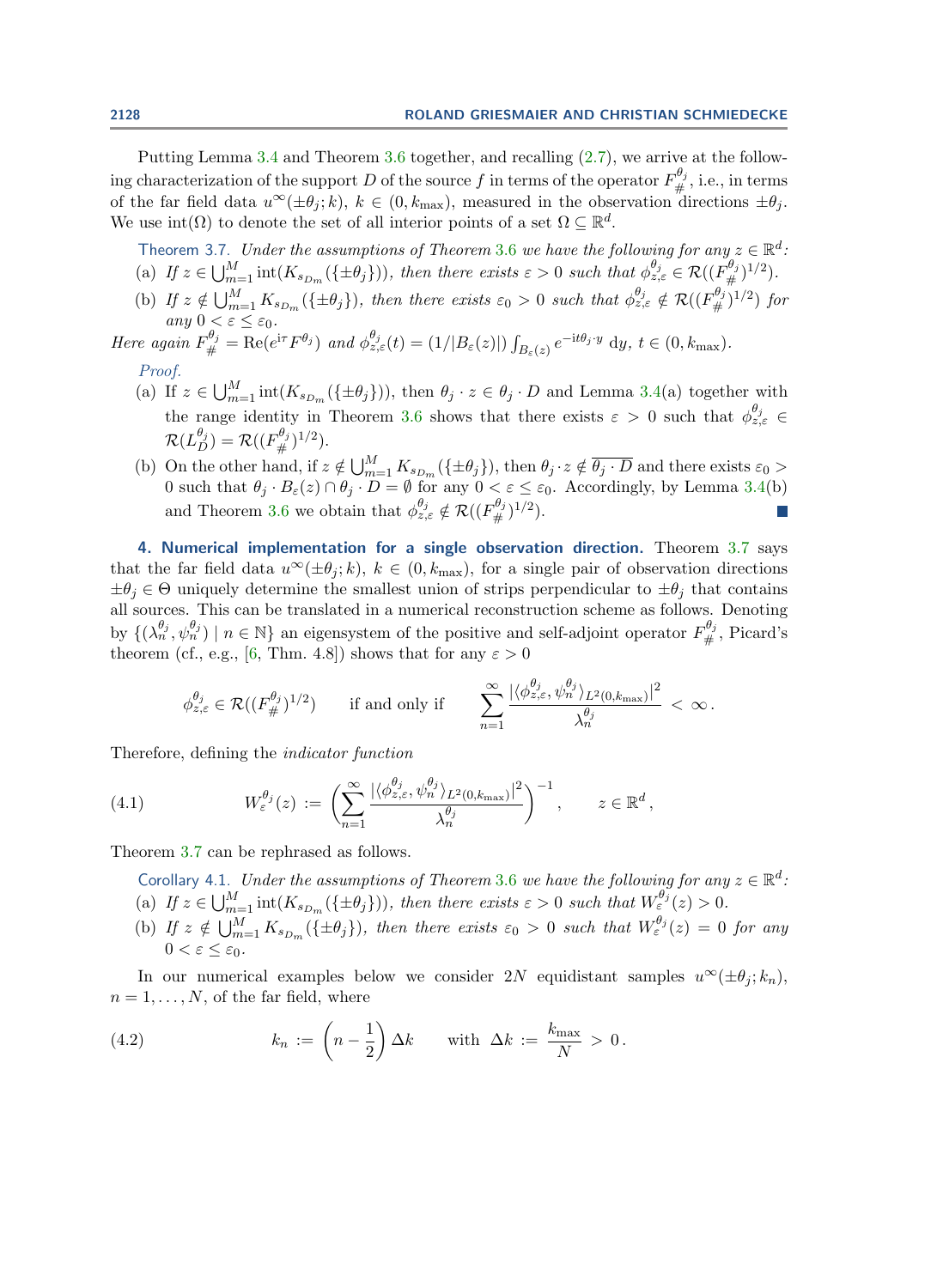Recalling  $(2.5)$ , this data set is equivalent to

(4.3) 
$$
u^{\infty}(\theta_j; -k_N), \ldots, u^{\infty}(\theta_j; -k_1), u^{\infty}(\theta_j; k_1), \ldots, u^{\infty}(\theta_j; k_N).
$$

To determine an appropriate sampling rate  $\Delta k$  in [\(4.2\)](#page-9-2), we utilize once more the Fourier slice theorem

<span id="page-10-0"></span>
$$
u^{\infty}(\theta_j;k) = \widehat{f}(k\theta) = \left(\widehat{R_{D}^{\theta_j}f}\right)(k), \qquad k \in \mathbb{R},
$$

where  $R_D^{\theta_j}$  is the Radon transform in the hyperplane perpendicular to  $\theta_j$  as defined in [\(3.4\)](#page-7-2). Since supp $(R_{D}^{\theta_{j}}f) \subseteq [-R, R]$ , where  $R > 0$  is the radius of the smallest ball centered at the origin that contains the support of the source f, we find that  $u^{\infty}(\theta_i; \cdot)$  is R-band-limited. Accordingly, the Nyquist condition (cf., e.g., [\[30,](#page-19-26) sect. III.1]) suggests choosing

$$
(4.4) \t\t \Delta k \leq \frac{\pi}{R}
$$

Using the  $2N$  equidistant samples of the far field in  $(4.3)$  and applying the midpoint rule we obtain for the convolution operator  $F^{\theta_j}$  from [\(3.1\)](#page-6-1) that

<span id="page-10-1"></span>.

$$
\left(F^{\theta_j}\phi\right)(t_p) = \int_0^{k_{\max}} u^{\infty}(\theta_j; t_p - s)\phi(s) \,ds \approx \Delta k \sum_{\ell=1}^N u^{\infty}(\theta_j; t_p - s_{\ell})\phi(s_{\ell})
$$

for  $t_p := p\Delta k$  and  $p = 0, \ldots, N - 1$ . Here  $s_\ell := (\ell - \frac{1}{2})$  $\frac{1}{2}$ ) $\Delta k$  for  $\ell = 1, \ldots, N$ . Accordingly, a discrete approximation of  $F^{\theta_j}$  is given by the Toeplitz matrix

<span id="page-10-2"></span>
$$
\boldsymbol{F}^{\theta_j} := \Delta k \begin{bmatrix} u^{\infty}(\theta_j; -k_1) & u^{\infty}(\theta_j; -k_2) & \cdots & u^{\infty}(\theta_j; -k_N) \\ u^{\infty}(\theta_j; k_1) & u^{\infty}(\theta_j; -k_1) & \cdots & u^{\infty}(\theta_j; -k_{N-1}) \\ \vdots & & & \vdots \\ u^{\infty}(\theta_j; k_{N-1}) & u^{\infty}(\theta_j; k_{N-2}) & \cdots & u^{\infty}(\theta_j; -k_1) \end{bmatrix} \in \mathbb{C}^{N \times N},
$$

and accordingly,

(4.5) 
$$
\boldsymbol{F}_{\#}^{\theta_j} := \frac{1}{2} \left( e^{i\tau} \boldsymbol{F}^{\theta_j} + e^{-i\tau} (\boldsymbol{F}^{\theta_j})^* \right)
$$

is a finite dimensional realization of the operator  $F_{\#}^{\theta_j}$  from [\(3.6\)](#page-8-1).

<span id="page-10-3"></span>Similarly, we discretize the test function  $\phi_{z,\varepsilon}^{\theta_j}$  from [\(3.5\)](#page-8-2) by the test vector

(4.6) 
$$
\boldsymbol{\phi}_{z}^{\theta_{j}} := \left[e^{-\mathrm{i}t_{0}\theta_{j}\cdot z}, \ldots, e^{-\mathrm{i}t_{N-1}\theta_{j}\cdot z}\right]^{T} \in \mathbb{C}^{N}, \qquad z \in \mathbb{R}^{d}
$$

Since we can choose the parameter  $\varepsilon > 0$  in the reconstruction method arbitrarily small, this is justified by Taylor's theorem.

.

Remark 4.2. We note that the upper bound on  $\Delta k$  in [\(4.4\)](#page-10-1) ensures that  $|\Delta k(\theta_i \cdot z)| < \pi$ for any  $z \in B_R(0)$ . In particular no two points in the region of interest  $B_R(0)$  share the same test vector  $\phi_z^{\theta_j}$ .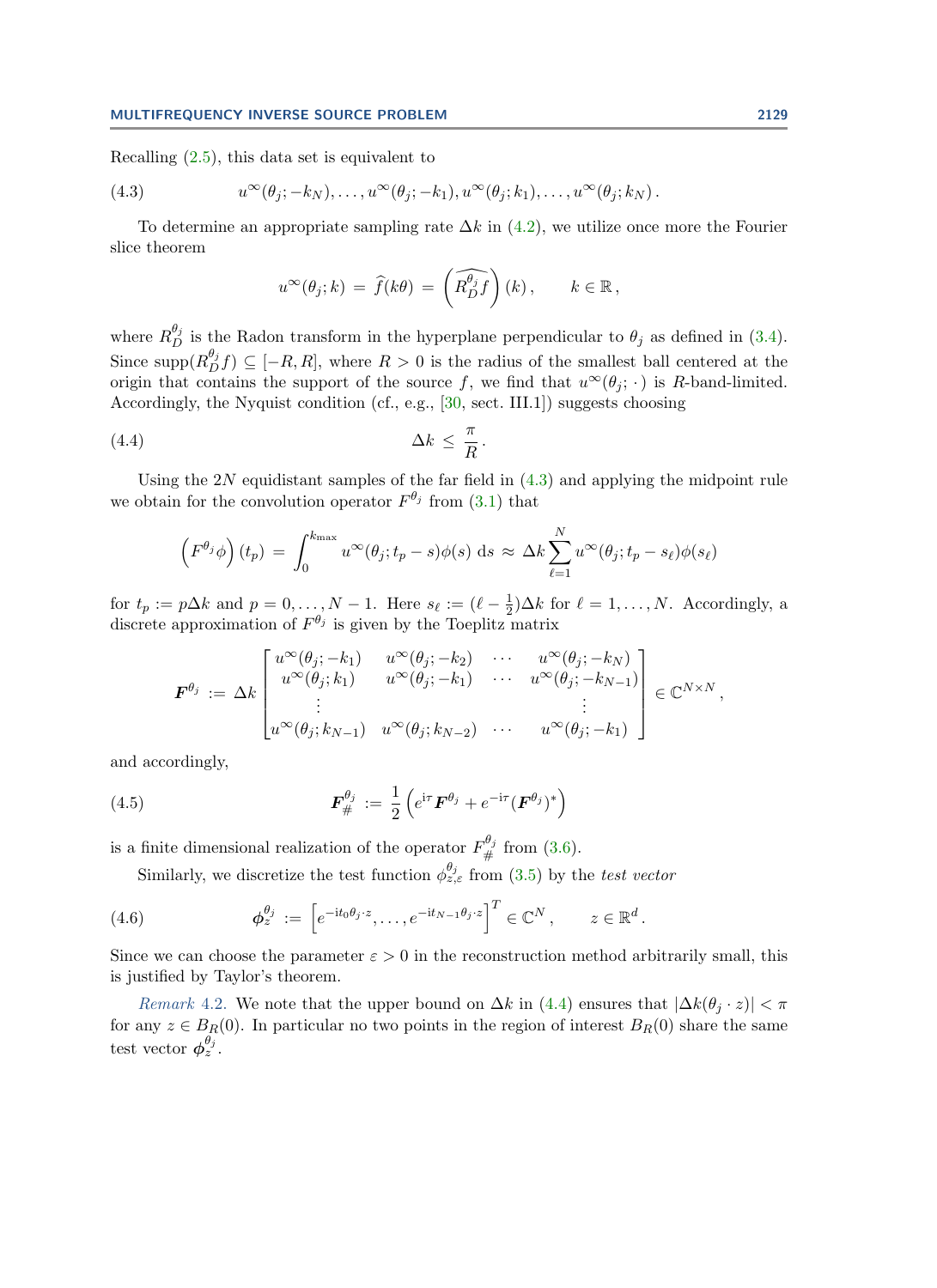Denoting by  $\{(\widetilde{\lambda}_{n}^{\theta_{j}}, \widetilde{\psi}_{n}^{\theta_{j}}) \mid n = 1, \ldots, N\}$  an eigensystem of the self-adjoint matrix  $\mathbf{F}_{\#}^{\theta_{j}}$ , we approximate the indicator function  $W_{\varepsilon}^{\theta_j}$  from [\(4.1\)](#page-9-3) by

<span id="page-11-1"></span>(4.7) 
$$
W_N^{\theta_j}(z) := \left(\sum_{n=1}^N \frac{|(\phi_z^{\theta_j})^* \widetilde{\psi}_n^{\theta_j}|^2}{\widetilde{\lambda}_n^{\theta_j}}\right)^{-1}, \qquad z \in B_R(z).
$$

From Corollary [4.1](#page-9-4) we expect that  $W_N^{\theta_j}$  $\int_N^{\theta_j}(z)$  is much larger for  $z \in \bigcup_{m=1}^M K_{s_{D_m}}(\{\pm \theta_j\})$  than for  $z \notin \bigcup_{m=1}^M K_{s_{D_m}}(\{\pm \theta_j\})$ . Accordingly, a plot of  $W_{N}^{\theta_j}$  $N<sup>Uj</sup>(z), z \in B<sub>R</sub>(0),$  should yield a visualization of the union of strips  $\bigcup_{m=1}^M K_{s_{D_m}}(\{\pm \theta_j\}).$ 

Choosing a suitable threshold parameter  $\delta > 0$ , this suggests that the *numerical range* criterion

<span id="page-11-2"></span>(4.8) 
$$
z \in \bigcup_{m=1}^{M} \widetilde{K}_{s_{D_m}}(\{\pm \theta_j\}) \text{ if and only if } W_N^{\theta_j}(z) > \delta
$$

for any  $z \in B_R(0)$  determines an approximation  $\bigcup_{m=1}^M \widetilde{K}_{s_{D_m}}(\{\pm \theta_j\})$  of  $\bigcup_{m=1}^M K_{s_{D_m}}(\{\pm \theta_j\})$ in the region of interest  $B_R(0)$ .

<span id="page-11-3"></span>Example 4.3. We illustrate the reconstruction procedure for a single pair of observation directions by a two-dimensional numerical example. Let  $f = f_1 + f_2$  be a superposition of two compactly supported sources,

$$
f_1(x) := i(1.1 + sin(x_1)),
$$
  
\n
$$
f_2(x) := 3(2 + cos(x_2)),
$$
  
\n
$$
x = (x_1, x_2) \in D_1,
$$
  
\n
$$
x = (x_1, x_2) \in D_2,
$$

where  $D_1$  is an ellipsoidal domain and  $D_2$  $D_2$  is a kite-shaped domain as shown in Figure 2 (left). This source satisfies the coercivity assumption from Theorem [3.6](#page-8-0) with  $\tau = -\pi/4$ . We note that the strength of the ellipsoidal source component is considerably lower than that of the kite-shaped source component, and therefore the ellipsoidal source can hardly be distinguished

<span id="page-11-0"></span>

Figure 2. Left: Absolute values of the source f (color coded), support of the source (solid line). Right: Reconstruction  ${W_{16}^{\theta_j} > 2.5 \cdot 10^{-3}}$  for a single pair of observation direction  $\pm \theta_j$  (gray), support of the source (solid line).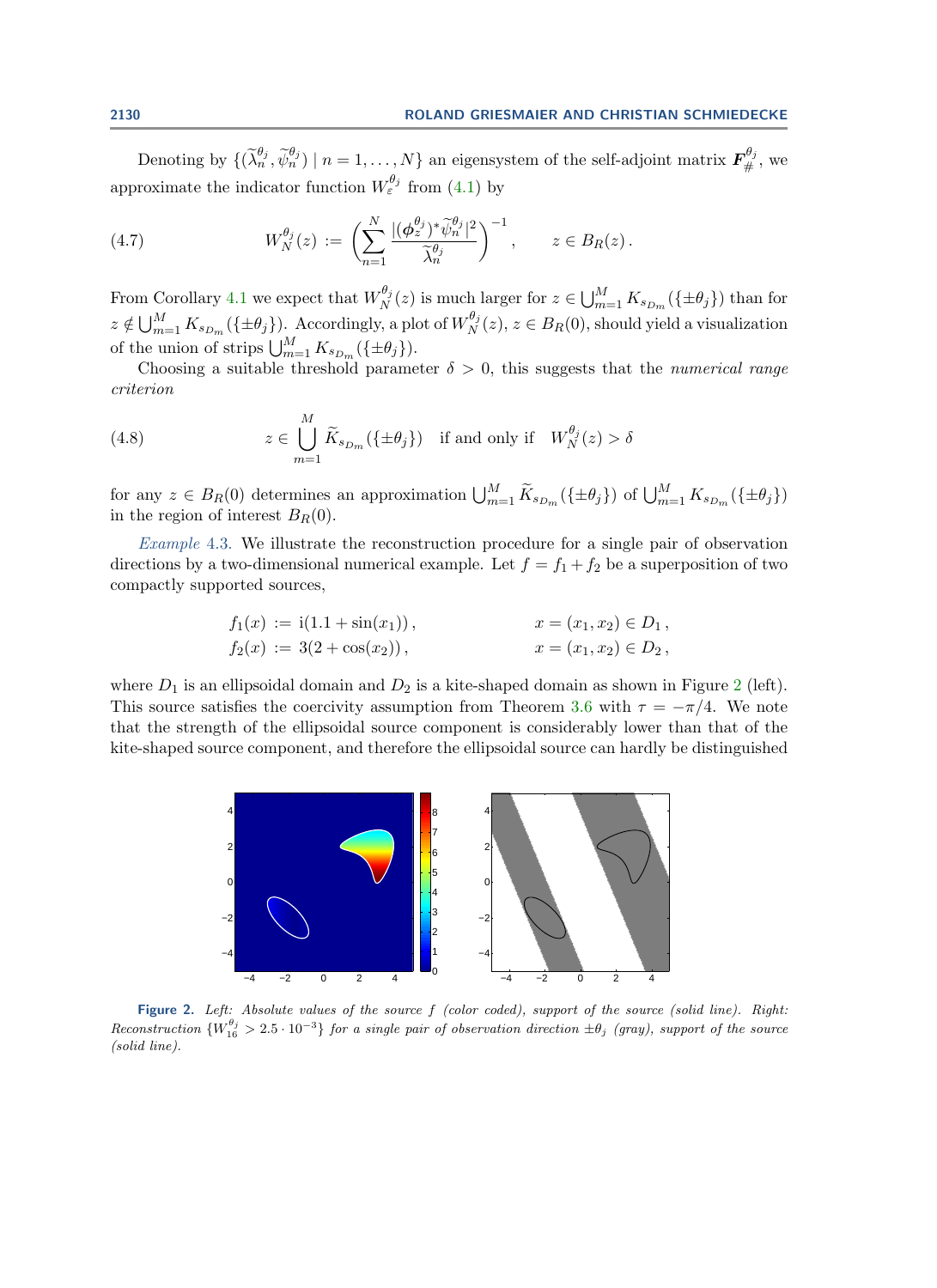from the background in this plot. The support of f is contained in the ball of radius  $R = 6$ centered at the origin. We consider simulated far field data  $u^{\infty}(\pm \theta_i; k_n)$  radiated by f for a single pair of observation directions  $\pm \theta_j = \pm(\cos(\pi/8), \sin(\pi/8)) \in S^1$  at  $N = 16$  different wave numbers  $k_n = (n-1/2)\Delta k$ ,  $n = 1, ..., N$ . Here we use  $\Delta k = \pi/6 \approx 0.52$ , as suggested in [\(4.4\)](#page-10-1), i.e., the smallest and largest wave numbers are  $k_{\min} \approx 0.26$  and  $k_{\max} \approx 8.12$ , respectively.

We compute the eigenvalues and eigenvectors of the matrix  $\mathbf{F}_{\#}^{\theta_j} \in \mathbb{C}^{16 \times 16}$  from [\(4.5\)](#page-10-2) (using the parameter  $\tau = -\pi/4$ , which we assume to be known) and evaluate the indicator function  $W_{16}^{\theta_j}$  from [\(4.7\)](#page-11-1) on the square  $[-5, 5]^2$ . Applying the numerical range criterion [\(4.8\)](#page-11-2) with threshold parameter  $\delta = 2.5 \cdot 10^{-3}$  $\delta = 2.5 \cdot 10^{-3}$  $\delta = 2.5 \cdot 10^{-3}$ , we show in Figure 2 (right) a visualization of the reconstruction

$$
\{x \in [-5, 5]^2 \mid W_{16}^{\theta_j}(x) > \delta\}
$$

(gray ribbons). For comparison we have also included the boundary of the support of the source  $f$  in this plot (solid line). As predicted by our theoretical results, the reconstruction nicely approximates the smallest union of strips perpendicular to the observation directions  $\pm \theta_j$  that contains the source, i.e.,  $K_{s_{D_1}}(\{\pm \theta_j\}) \cup K_{s_{D_2}}(\{\pm \theta_j\}).$ 

To illustrate the sensitivity of this reconstruction with respect to the threshold parameter  $\delta$ , we include in Figure [3](#page-12-0) (left) a semilogarithmic plot of a cross section  $W_{16}^{\theta_j}(s\theta_j)$ ,  $-5 \leq s \leq 5$ , parallel to  $\pm \theta_j$ . The dashed line corresponds to the threshold parameter  $\delta = 2.5 \cdot 10^{-3}$  used in this example. The indicator function decays rapidly away from  $K_{s_{D_1}}(\{\pm \theta_j\}) \cup K_{s_{D_2}}(\{\pm \theta_j\})$ , which indicates that useful reconstructions are obtained for an acceptably wide range of values for  $\delta$ .

Getting back to our discussion in Remark  $2.2(b)$  $2.2(b)$  we show in Figure [3](#page-12-0) (right) an approximation of the absolute value of the Radon transform  $|(Rf)(\theta_i, \cdot)|$  obtained by a discrete inverse Fourier transform of the data  $u^{\infty}(\pm \theta_j; k_n)$ ,  $1 \leq n \leq N$ . Since these data are band-limited, this reconstruction is blurred and shows the typical oscillatory behavior. It is arguably much easier to estimate the support of the source in direction  $\pm \theta_i$  from the plot on the left-hand side of Figure [3](#page-12-0) than from the plot on the right-hand side.

<span id="page-12-0"></span>

**Figure 3.** Left: Cross section of  $W_{16}^{\theta_j}$  parallel to the observation directions  $\pm \theta_j$  (solid line), threshold  $\delta =$  $2.5 \cdot 10^{-3}$  (dashed line). Right: Cross section of an approximation of  $|(Rf)(\theta_j, \cdot)|$  parallel to the observation directions  $\pm \theta_i$  obtained from the data.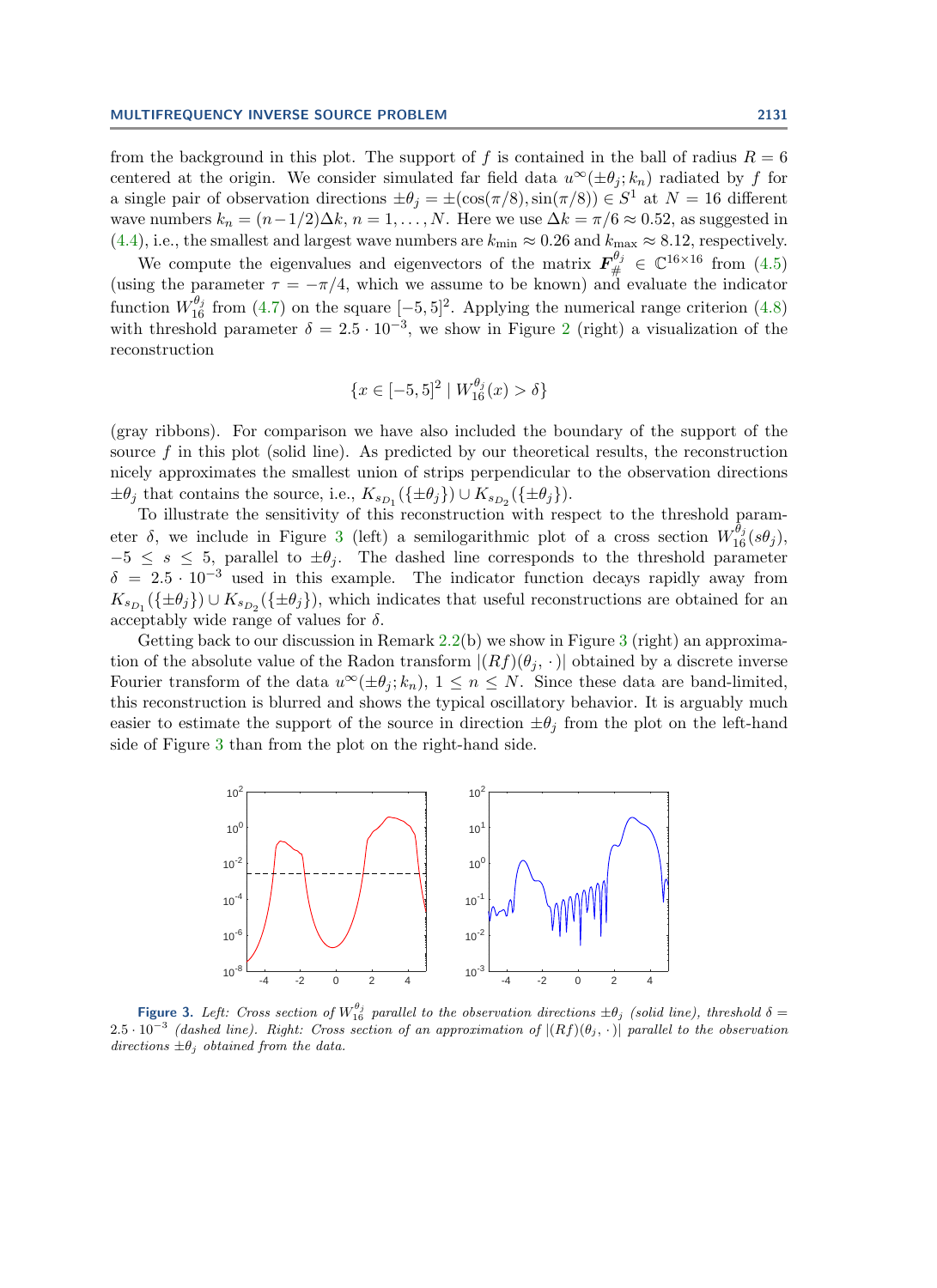<span id="page-13-0"></span>5. The reconstruction scheme for multiple observation directions. Next we discuss an extension of the reconstruction method developed in sections [3–](#page-6-0)[4](#page-9-0) to multiple observation directions  $\pm\theta_1,\ldots,\pm\theta_J\in\Theta$ , i.e., to the data set given in [\(2.6\)](#page-3-1). We introduce the generalized indicator function

$$
W_{\varepsilon}^{\Theta}(z) := \left( \sum_{j=1}^{J} \sum_{n=1}^{\infty} \frac{|\langle \phi_{z,\varepsilon}^{\theta_j}, \psi_n^{\theta_j} \rangle_{L^2(0,k_{\max})}|^2}{\lambda_n^{\theta_j}} \right)^{-1}, \qquad z \in \mathbb{R}^d,
$$

where as before, for each pair of observation directions  $\pm \theta_j$ , the test function  $\phi_{z,\varepsilon}^{\theta_j}$  is given by [\(3.5\)](#page-8-2), and  $\{(\lambda_n^{\theta_j}, \psi_n^{\theta_j}) \mid n \in \mathbb{N}\}\$  denotes an eigensystem of the operator  $F_{\#}^{\theta_j}$  in [\(3.6\)](#page-8-1).

Combining the characterization of the support of the source from Theorem [3.7](#page-9-1) and Corol-lary [4.1](#page-9-4) for all available pairs of receiver directions  $\pm\theta_1,\ldots,\pm\theta_J\in\Theta$  we obtain the following result.

<span id="page-13-1"></span>Corollary 5.1. Under the assumptions of Theorem [3.6](#page-8-0) we have the following for any  $z \in \mathbb{R}^d$ . (a) If  $z \in \bigcap_{j=1}^J \bigcup_{m=1}^M \text{int}(K_{s_{D_m}}(\{\pm \theta_j\}))$ , then there exists  $\varepsilon > 0$  such that  $\phi_{z,\varepsilon}^{\theta_j} \in$  $\mathcal{R}((F^{\theta_j}_\#)^{1/2})$  for any  $1 \leq j \leq J$ , or equivalently  $W^{\Theta}_{\varepsilon}(z) > 0$ .

(b) If  $z \notin \bigcap_{j=1}^J \bigcup_{m=1}^M K_{s_{D_m}}(\{\pm \theta_j\})$ , then there exists  $1 \leq j \leq J$  and  $\varepsilon_0 > 0$  such that  $\phi_{z,\varepsilon}^{\theta_j} \notin \mathcal{R}((F^{\theta_j}_\#)^{1/2})$  for any  $0 < \varepsilon \leq \varepsilon_0$ , or equivalently  $W^{\Theta}_{\varepsilon}(z) = 0$  for any  $0 < \varepsilon \leq \varepsilon_0$ .

Since

$$
\bigcup_{m=1}^M K_{s_{D_m}}(\Theta) \subseteq \bigcap_{j=1}^J \bigcup_{m=1}^M K_{s_{D_m}}(\{\pm \theta_j\}) \subseteq K_{s_D}(\Theta),
$$

Corollary [5.1](#page-13-1) gives a rigorous characterization of a subset of the Θ-convex hull of the support D of the source, which contains the  $\Theta$ -convex hull of the support  $D_m$ ,  $m = 1, \ldots, M$ , of each individual source component, in terms of the measured data [\(2.6\)](#page-3-1).

The numerical implementation of Corollary [5.1](#page-13-1) proceeds along the lines of section [4.](#page-9-0) For each pair of observation directions  $\pm \theta_j$ ,  $j = 1, \ldots, J$ , we compute the corresponding eigenvectors and eigenvalues  $\{(\widetilde{\lambda}_{n}^{\theta_{j}}, \widetilde{\psi}_{n}^{\theta_{j}}) \mid n = 1, \ldots, N\}$  of the matrix  $\mathbf{F}_{\#}^{\theta_{j}}$  and evaluate the approximate indicator function

$$
W_N^{\Theta}(z) := \sum_{j=1}^J \left( \sum_{n=1}^N \frac{|(\phi_z^{\theta_j})^* \widetilde{\psi}_n^{\theta_j}|^2}{\widetilde{\lambda}_n^{\theta_j}} \right)^{-1}, \qquad z \in B_R(0).
$$

Again we expect that the value of  $W_N^{\Theta}(z)$  is much larger for  $z \in \bigcap_{j=1}^J \bigcup_{m=1}^M K_{s_{D_m}}(\{\pm \theta_j\})$ than for  $z \notin \bigcap_{j=1}^J \bigcup_{m=1}^M K_{s_{D_m}}(\{\pm \theta_j\})$ , and plotting  $W^{\Theta}_N(z)$  should yield a visualization of  $\bigcap_{j=1}^{J} \bigcup_{m=1}^{M} K_{s_{D_m}}(\{\pm \theta_j\})$ . Accordingly, choosing a suitable threshold parameter  $\delta > 0$ , this suggests the numerical range criterion

<span id="page-13-2"></span>(5.1) 
$$
z \in \bigcap_{j=1}^{J} \bigcup_{m=1}^{M} \widetilde{K}_{s_{D_m}}(\{\pm \theta_j\}) \text{ if and only if } W_N^{\Theta}(z) > \delta
$$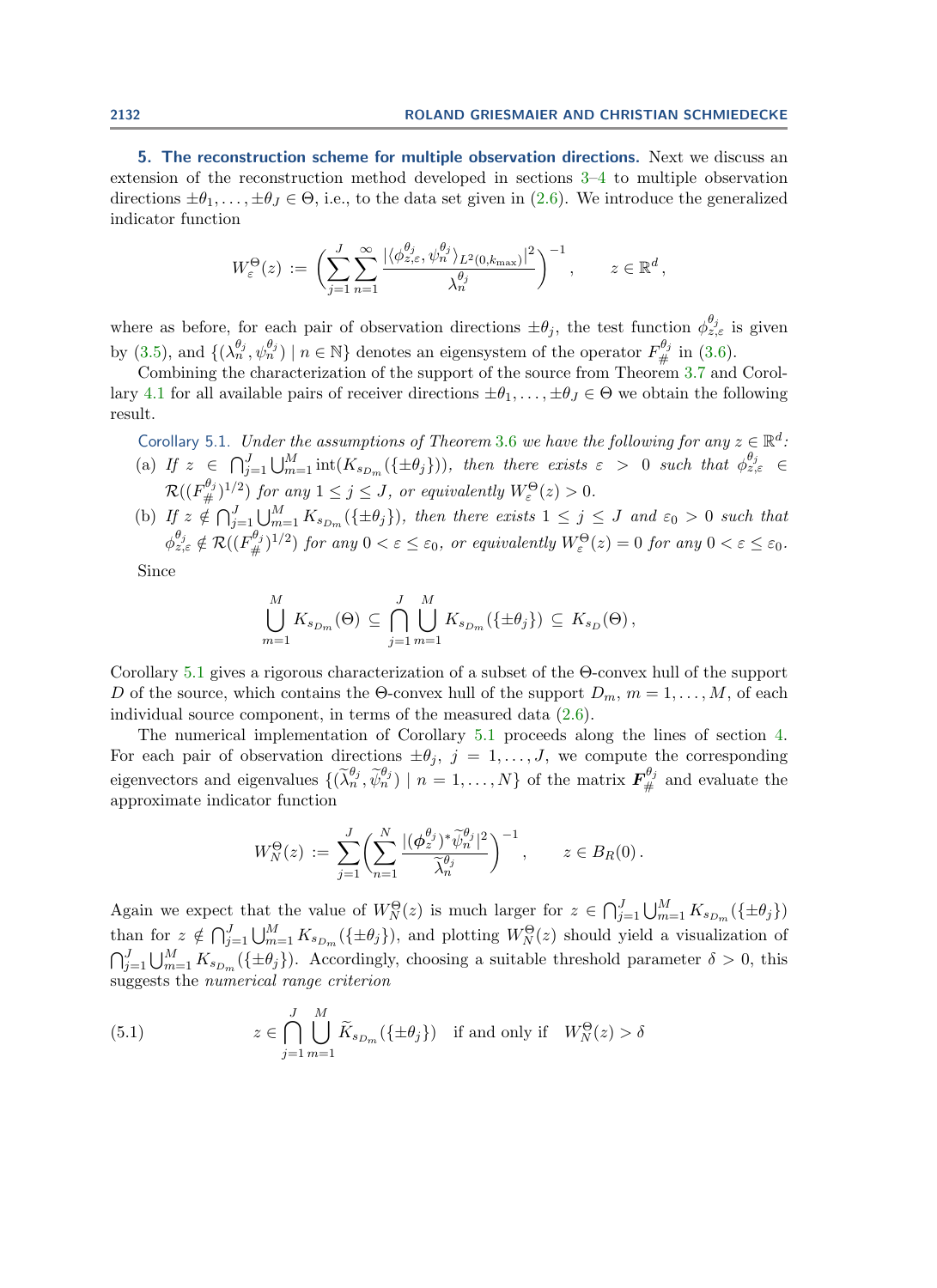for any  $z \in B_R(0)$  for determining an approximation  $\bigcap_{j=1}^J \bigcup_{m=1}^M \widetilde{K}_{s_{D_m}}(\{\pm \theta_j\})$  of the set  $\bigcap_{j=1}^{J} \bigcup_{m=1}^{M} K_{s_{D_m}}(\{\pm \theta_j\})$  in the region of interest  $B_R(0)$ .

*Example* 5.2. We continue Example [4.3,](#page-11-3) but now we consider  $J = 8$  pairs of observation directions

<span id="page-14-1"></span>
$$
\pm \theta_j = \pm \left( \cos \frac{(j-1)\pi}{J}, \sin \frac{(j-1)\pi}{J} \right), \qquad j = 1, \dots, J,
$$

and (as before)  $N = 16$  different wave numbers  $k_n = (n - 1/2)\Delta k$ ,  $n = 1, ..., N$ , with  $\Delta k = \pi/6 \approx 0.52$  for each direction.

Applying the numerical range criterion [\(5.1\)](#page-13-2) with threshold parameter  $\delta = 2.5 \cdot 10^{-3}$ , we show in Figure [4](#page-14-0) (left) a visualization of the reconstruction

(5.2) 
$$
\{x \in [-5,5]^2 \mid W_{16}^{\Theta}(x) > \delta\}
$$

(gray). For comparison we also included the boundary of the support of the source  $f$  in this plot (solid line). The reconstruction is very close to the union  $\bigcup_{m=1}^{M} K_{s_{D_m}}(\Theta)$  of the  $\Theta$ -convex hulls of the supports  $D_m$ ,  $m = 1, \ldots, M$ , of the individual source components.

To get an idea about the sensitivity of the algorithm with respect to noise in the data, we redo this computation but add uniformly distributed relative error to the simulated forward data before starting the reconstruction procedure. The resulting reconstructions are shown in Figure [4](#page-14-0) for two different noise levels. In these reconstructions the noise is only accounted for via the threshold parameter  $\delta$  of [\(5.2\)](#page-14-1): We use  $\delta = 0.01$  for 1% noise and  $\delta = 0.02$  for 5% noise. The results clearly get worse with increasing noise level, but they still contain useful information on the location of the sources.

Of course the number of observation directions and the number of frequencies affect the quality of the reconstructions as well: The more data we use, the better are the reconstructions. However, even in the limit as the number of observation directions tends to infinity we cannot expect to recover the exact convex hulls of the supports of the individual source components (cf. Remarks [2.1](#page-4-2) and [5.3\)](#page-14-2).

<span id="page-14-2"></span><span id="page-14-0"></span>

Figure 4. Reconstructions from 8 pairs of observation directions using 16 different frequencies each. Left: 0% noise. Middle: 1% noise. Right: 5% noise.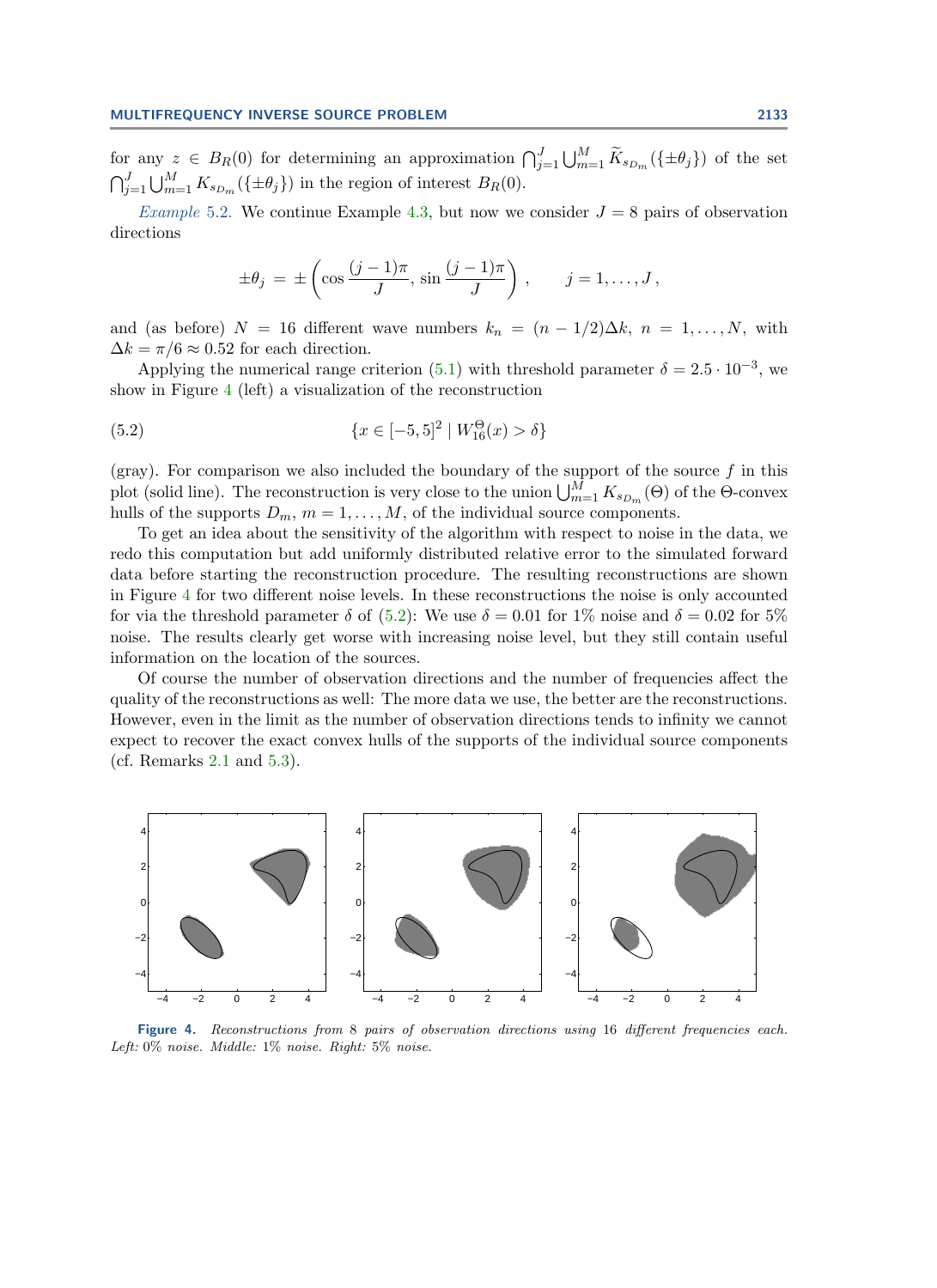Remark 5.3. Corollary [5.1](#page-13-1) shows that the reconstruction obtained by the algorithm for multiple observation directions based on the numerical range criterion [\(4.8\)](#page-11-2) approximates the union of convex polygons

$$
X := \bigcap_{j=1}^J \bigcup_{m=1}^M K_{s_{D_m}}(\{\pm \theta_j\}),
$$

which is a subset of the  $\Theta$ -convex hull of the support D of the source that contains the  $\Theta$ convex hulls of the supports  $D_m$ ,  $m = 1, \ldots, M$ , of the individual source components. In case of a single source component these two sets coincide of course. However, if there are two or more well-separated source components, then the reconstruction  $X$  might actually be larger than the union of the Θ-convex hulls of the supports of the individual source components, depending on the geometrical configuration.

A glance at the proofs in section [3](#page-6-0) reveals that for any  $z \in K_{s_D}(\Theta) \setminus \bigcup_{m=1}^M K_{s_{D_m}}(\Theta)$  we have that  $z \notin X$  (i.e., z is not part of the reconstruction) if and only if there is a pair of observation directions  $\pm \theta_j$ ,  $1 \leq j \leq J$ , such that  $\theta_j \cdot z \notin \overline{\theta_j \cdot D}$ . The latter is equivalent to the condition  $(z + \theta_j^{\perp}) \cap \overline{D} = \emptyset$ , where  $\theta_j^{\perp}$  denotes the hyperplane perpendicular to  $\pm \theta_j$ . This means that if there is no affine hyperplane perpendicular to a pair of observation directions  $\pm\theta_i \in \Theta$  that contains z but does not intersect the support D of the source, then z cannot be identified as a point outside  $\bigcup_{m=1}^{M} K_{s_{D_m}}(\Theta)$  by the reconstruction scheme and will be part of the reconstruction. This is more likely to happen if the individual source components are very close to each other relative to their dimensions. For points z outside the Θ-convex hull of the support of the whole collection of sources such an affine hyperplane always exists of course, and therefore the reconstruction X is contained in  $K_{sD} (\Theta)$ .

On the positive side we mention that as the size of the supports of the individual source components becomes smaller with respect to their relative distances, the reconstructions get closer to  $\bigcup_{m=1}^M K_{s_{D_m}}(\Theta)$ . In fact we have recently considered the limiting case when the diameters of the supports of the individual source components tend to zero in [\[15\]](#page-19-3), and we established upper bounds on the number of observation directions and wave numbers that are sufficient to uniquely recover the positions of a finite collection of (infinitesimally small) point sources using a finite dimensional variant of the factorization method presented in this work—a MUSIC algorithm.

<span id="page-15-0"></span>6. Possible extensions. We discuss two possible extensions of the algorithm presented so far. The first concerns the Born approximation of scattering from an inhomogeneous medium, while the second deals with frequency bands bounded away from zero.

**6.1. Linearized inverse medium scattering.** Let  $D = \bigcup_{m=1}^{M} D_m$  be a collection of wellseparated bounded domains, and assume that each subdomain  $D_m$ ,  $m = 1, ..., M$ , represents a scattering object specified by its *refractive index*  $n_m^2 = 1 + q_m$  for some  $q_m \in L^{\infty}(D_m)$  with

<span id="page-15-1"></span>(6.1)  $\text{Re}(q_m) \ge 0$ ,  $\text{Im}(q_m) \ge 0$ , and  $|q_m| \ge \sqrt{2}c_0 > 0$  on  $D_m$ .

Suppose that the scatterers are embedded in a homogeneous background medium such that the refractive index  $n^2$  of the whole configuration is given by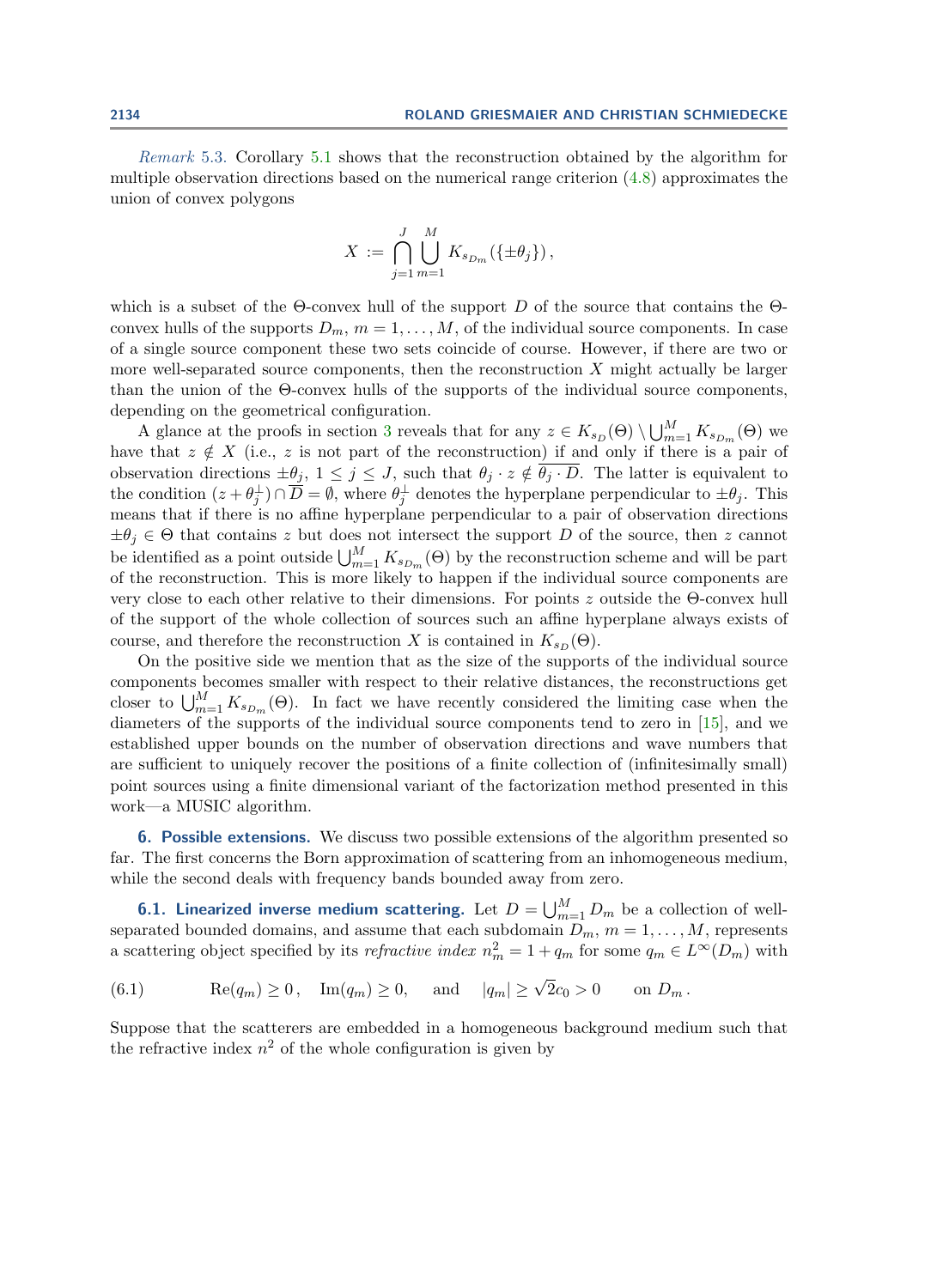$$
n^2 = 1 + q = \begin{cases} n_m^2 & \text{in } D_m \text{, } m = 1, \dots, M \text{,} \\ 1 & \text{in } \mathbb{R}^d \setminus D \text{.} \end{cases}
$$

Denoting by  $u^{i}(\cdot, \theta; k)$  a time-harmonic plane wave *incident field* with *incident direction*  $\theta \in S^{d-1}$  and wave number  $k > 0$ , i.e.,

$$
u^{i}(x,\theta;k) = e^{ikx\cdot\theta}, \qquad x \in \mathbb{R}^{d},
$$

the mathematical model for scattering by an inhomogeneous medium that we use is the Helmholtz equation

$$
\Delta u + k^2 n^2 u = 0 \quad \text{in } \mathbb{R}^d.
$$

We express the total field u in the form  $u = u^i + u^s$ , where the scattered field  $u^s$  satisfies the Sommerfeld radiation condition [\(2.2\)](#page-2-1). Accordingly,

$$
-\Delta u - k^2 u = k^2 q(u^i + u^s) \quad \text{in } \mathbb{R}^d,
$$

and the *Born approximation*  $u_B^s$  to  $u^s$  is the unique solution to

$$
-\Delta u_B^s - k^2 u_B^s = k^2 q u^i \quad \text{in } \mathbb{R}^d
$$

that satisfies the Sommerfeld radiation condition  $(2.2)$  (see, e.g., [\[6,](#page-19-25) p. 277]). This resembles  $(2.1)-(2.2)$  $(2.1)-(2.2)$  $(2.1)-(2.2)$  with the source term  $f(x) = k^2 q(x)e^{ikx \cdot \theta}$ . The Born far field  $u_B^{\infty}(\cdot, \theta; k)$  of  $u_B^s(\cdot, \theta; k)$  is given by

<span id="page-16-0"></span>
$$
u_B^{\infty}(\theta_x, \theta; k) = k^2 \int_D e^{-ik(\theta_x - \theta) \cdot y} q(y) dy = k^2 \hat{q}(k(\theta_x - \theta)), \qquad \theta_x \in S^{d-1},
$$

and as before, we extend the definition of  $u_B^{\infty}$  to negative wave numbers by means of

(6.2) 
$$
u_B^{\infty}(\theta_x, \theta; -k) := u_B^{\infty}(\theta, \theta_x; k), \qquad \theta_x, \theta \in S^{d-1}, k > 0.
$$

If the observed scattering data allow for a symmetric extension to negative wave numbers as in  $(6.2)$ , then we can proceed as in sections  $3-5$  $3-5$  to generalize the reconstruction method to the linearized inverse medium scattering problem. This symmetry condition is, for instance, fulfilled for

(a) symmetric backscattering data, i.e., when far field observations

$$
u^{\infty}(-\theta_j, \theta_j; k)
$$
 and  $u^{\infty}(\theta_j, -\theta_j; k)$ ,  $j = 1, ..., J$ ,

are available for some  $\theta_1, \ldots, \theta_J \in S^{d-1}$  and for a whole band of wave numbers  $k \in (0, k_{\text{max}});$ 

(b) symmetric two-point measurements, i.e., when far field observations

$$
u^{\infty}(\theta_{j_1}, \theta_{j_2}; k)
$$
 and  $u^{\infty}(\theta_{j_2}, \theta_{j_1}; k)$ ,  $j_1, j_2 = 1, ..., J$ ,  $j_1 \neq j_2$ ,

are available for some  $\theta_1, \ldots, \theta_J \in S^{d-1}$  and for a whole band of wave numbers  $k \in (0, k_{\text{max}}).$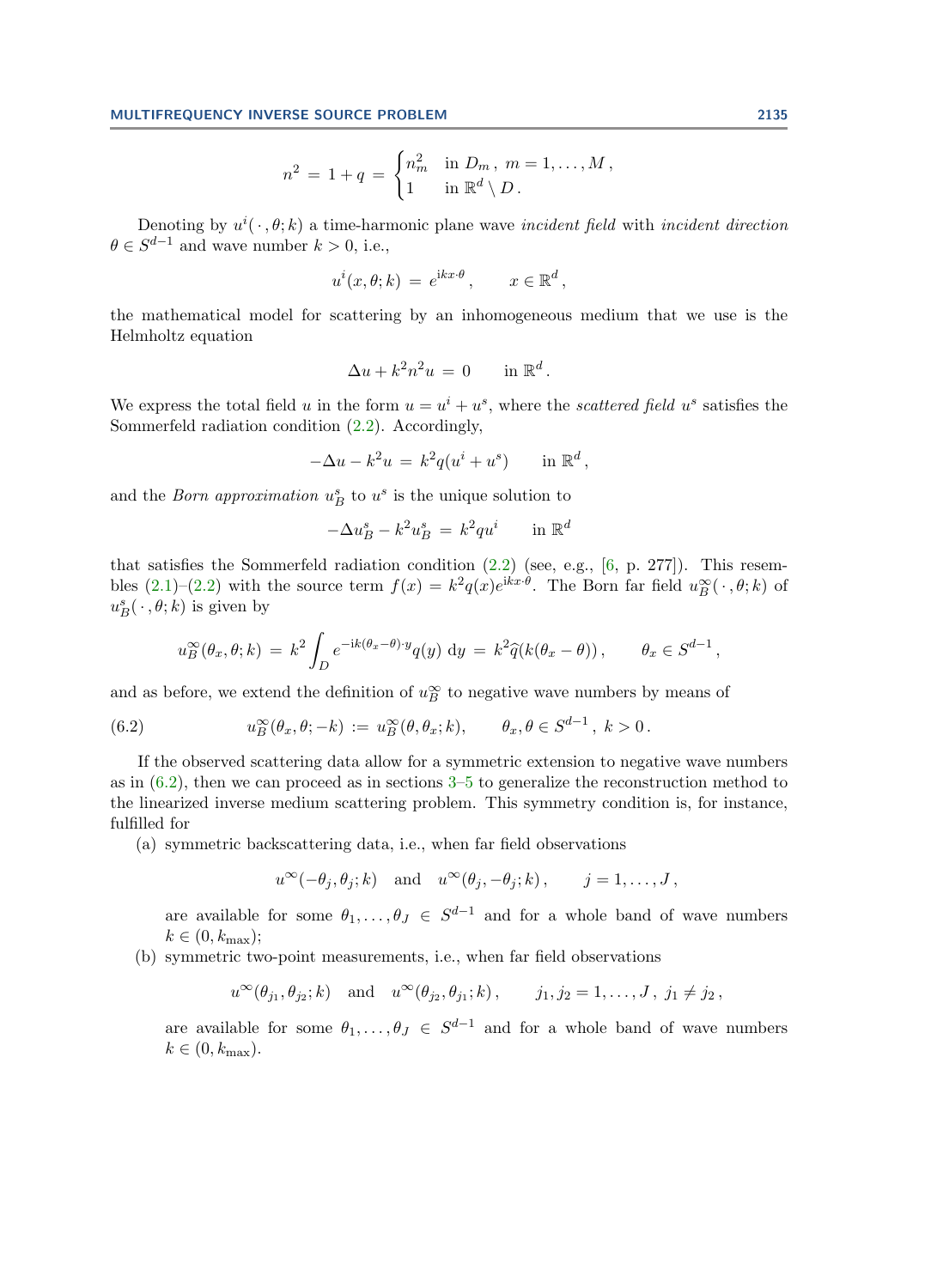For example, in case of backscattering data we just have to replace the convolution operator in [\(3.1\)](#page-6-1) for any pair of observation directions  $\pm \theta_j$  by  $F^{\theta_j}: L^2(0, k_{\text{max}}) \to L^2(0, k_{\text{max}})$ ,

$$
\left(F^{\theta_j}\phi\right)(t) := \int_0^{k_{\max}} \frac{1}{(t-s)^2} u_B^{\infty}(\theta_j, -\theta_j; t-s)\phi(s) \, ds, \qquad t \in (0, k_{\max}).
$$

Then,  $F^{\theta_j} = L_D^{\theta_j} T_D (L_D^{\theta_j})^*$  with  $L_D^{\theta_j} : L^2(D) \to L^2(0, k_{\text{max}})$ ,

$$
\left(L_D^{\theta_j}\psi\right)(t) := \int_D e^{-2it\theta_j \cdot y} \psi(y) \, \mathrm{d}y, \qquad t \in (0, k_{\max}),
$$

and the multiplication operator  $T_D : L^2(D) \to L^2(D)$ ,  $T_D g = qg$ . Our assumptions [\(6.1\)](#page-15-1) on the contrasts  $q_1, \ldots, q_M$  imply that

Re 
$$
\left(e^{-i\frac{\pi}{4}}q(x)\right) = \frac{1}{\sqrt{2}}(Re(q(x)) + Im(q(x)) \ge \frac{1}{\sqrt{2}}|q(x)| \ge c_0, \quad x \in D,
$$

i.e., a coercivity assumption as in Theorem [3.6](#page-8-0) is satisfied with  $\tau = -\pi/4$ . Therewith, the results from sections [3–](#page-6-0)[5](#page-13-0) carry over. We only have to replace the test function in [\(3.5\)](#page-8-2) by  $\phi_{z,\varepsilon}^{\theta_j}(t)=(1/|B_{\varepsilon}(z)|)\int_{B_{\varepsilon}(z)}e^{-2it\theta_j\cdot y}\mathrm{~d}y, t\in(0,k_{\max}),$  the test vector in [\(4.6\)](#page-10-3) by

$$
\boldsymbol{\phi}_{z}^{\theta_{j}} := \left[e^{-2it_{0}\theta_{j}\cdot z}, \ldots, e^{-2it_{N-1}\theta_{j}\cdot z}\right]^{T} \in \mathbb{C}^{N}, \qquad z \in \mathbb{R}^{d},
$$

and the sampling condition condition [\(4.4\)](#page-10-1) by  $\Delta k \leq \pi/(2R)$ .

In case of symmetric two-point measurements we can proceed similarly.

**6.2. Frequency bands bounded away from zero.** We return to the inverse source problem from section [2,](#page-2-0) but now we assume that the far field data  $u^{\infty}(\theta;k)$  are given for J observation directions  $\theta \in {\theta_1, \ldots, \theta_J} \in S^{d-1}$  and across a band of wave numbers  $k \in (k_{\min}, k_{\max})$ for some  $k_{\text{max}} > k_{\text{min}} > 0$ . In contrast to section [2](#page-2-0) the interval of frequencies is bounded away from zero, and the (discrete) set of observation directions is no longer required to be symmetric.

Proceeding as in sections [3–](#page-6-0)[4](#page-9-0) the reconstruction method can be generalized to this setting as follows. We denote by  $k_c := (k_{\text{max}}+k_{\text{min}})/2$  and  $b_k := (k_{\text{max}}-k_{\text{min}})/2$  the central frequency and half of the bandwidth of the given far field data.

Replacing the convolution operator in [\(3.1\)](#page-6-1) for any observation direction  $\theta_i$  by the operator  $F^{\theta_j}: L^2(0, b_k) \to L^2(0, b_k),$ 

$$
\left(F^{\theta_j}\phi\right)(t) := \int_0^{b_k} u^\infty(\theta_j; k_c + t - s)\phi(s) \,ds, \qquad t \in (0, b_k),
$$

we obtain the factorization  $F^{\theta_j} = L_D^{\theta_j} T_D^{\theta_j} (L_D^{\theta_j})^*$  with  $L_D^{\theta_j} : L^2(D) \to L^2(0, b_k)$ ,

$$
\left(L_D^{\theta_j}\psi\right)(t) := \int_D e^{-\mathrm{i}t\theta_j \cdot y} \psi(y) \, \mathrm{d}y, \qquad t \in (0, b_k),
$$

and the multiplication operator  $T_D^{\theta_j}: L^2(D) \to L^2(D)$ ,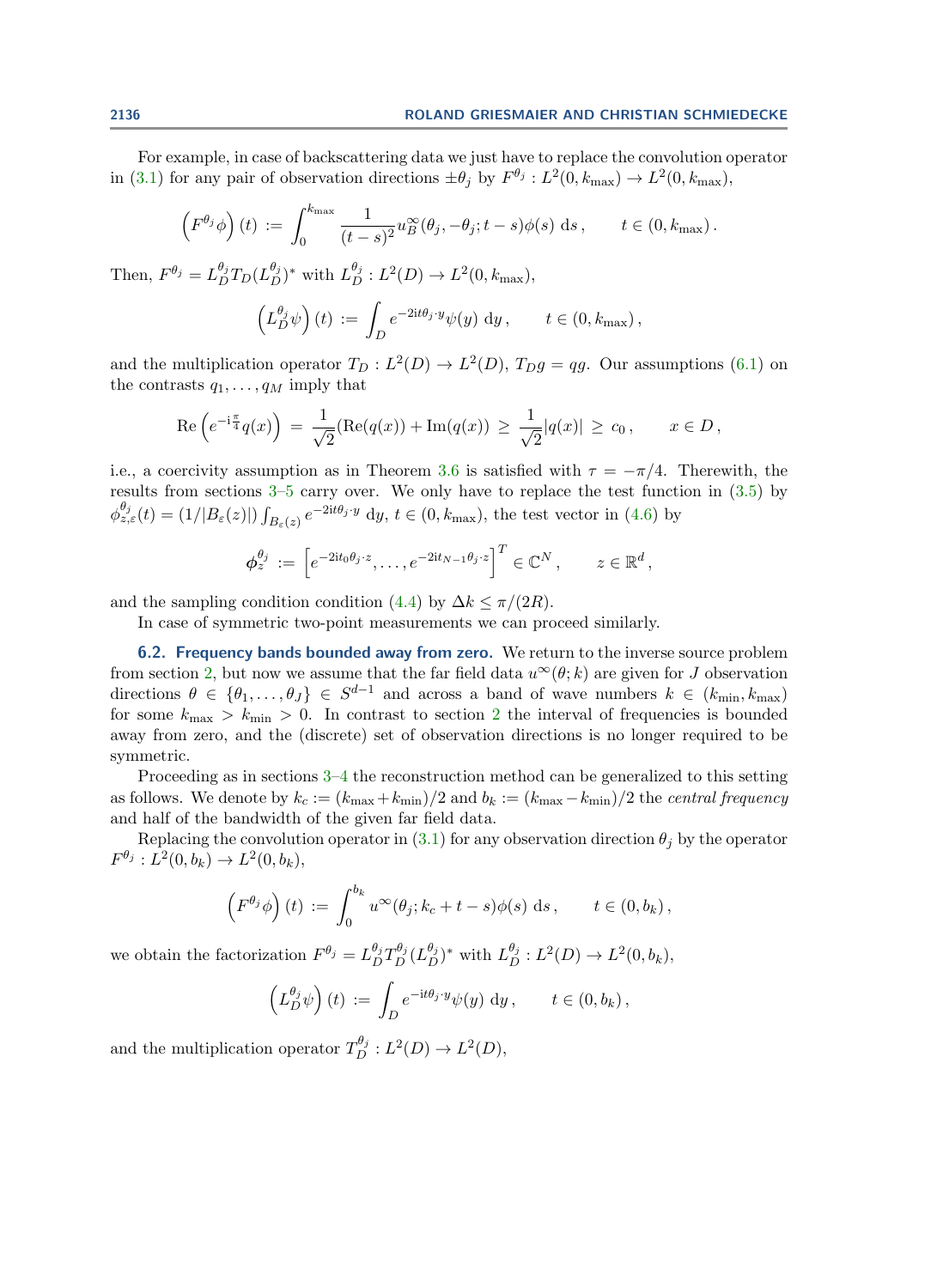<span id="page-18-5"></span>
$$
\left(T_D^{\theta_j}g\right)(x) = e^{-ik_c\theta_j \cdot x}f(x)g(x), \qquad x \in D,
$$

which now also depends on the observation direction  $\theta_i$ .

If there exist  $\tau \in \mathbb{R}$  and a constant  $c_0 > 0$  such that

(6.3) 
$$
\operatorname{Re}\left(e^{\mathrm{i}\tau}e^{-\mathrm{i}k_c\theta_j \cdot x}f(x)\right) \geq c_0, \qquad x \in D,
$$

then the results from sections  $3-5$  $3-5$  carry over. The condition  $(6.3)$  is, e.g., satisfied with  $\tau = -\pi/4$  if

<span id="page-18-6"></span>
$$
\text{Re}(f) \ge 0, \quad \text{Im}(f) \ge 0, \quad \text{and} \quad |f| \ge \sqrt{2}c_0 > 0 \quad \text{on } D
$$

and if

$$
(6.4) \t\t\t |k_cR| < \frac{\pi}{4},
$$

where as before  $R > 0$  is the radius of the smallest ball centered at the origin that contains the support of the source f. We note that the condition  $(6.4)$ , which was not required for the original setup in sections [3–](#page-6-0)[5,](#page-13-0) restricts the size of the central frequency in terms of the diameter of the support of the source.

**7. Summary.** We have developed a qualitative reconstruction method that can be used to locate several compactly supported sources within a homogeneous background medium from sparse multifrequency far field measurements, provided that the sources satisfy certain coercivity constraints. The reconstruction method efficiently utilizes the multifrequency information contained in the data, and therefore the number of receiver locations required to obtain useful reconstructions can be reduced significantly.

The coercivity constraints on the source that we require to obtain the range identity in Theorem [3.6](#page-8-0) are equivalent to the assumptions on the refractive index known from traditional factorization methods [\[25\]](#page-19-1) and cannot easily be relaxed.

The reconstruction scheme developed in this work is particularly useful in the low-frequency regime, where Fourier inversion techniques suffer from serious blurring effects due to the missing high-frequency information.

**Acknowledgment.** We would like to thank John Sylvester for valuable discussions on this material and for his careful reading of a first draft of the manuscript.

#### **REFERENCES**

- <span id="page-18-3"></span>[1] C. Alves, R. Kress, and P. Serranho, Iterative and range test methods for an inverse source problem for acoustic waves, Inverse Problems, 25 (2009), 055005.
- <span id="page-18-1"></span>[2] G. Bao, P. Li, J. Lin, and F. Triki, Inverse scattering problems with multi-frequencies, Inverse Problems, 31 (2015), 093001.
- <span id="page-18-2"></span>[3] G. BAO, S. Lu, W. RUNDELL, AND B. XU, A recursive algorithm for multifrequency acoustic inverse source problems, SIAM J. Numer. Anal., 53 (2015), pp. 1608–1628.
- <span id="page-18-4"></span>[4] A. CANELAS, A. LAURAIN, AND A. A. NOVOTNY, A new reconstruction method for the inverse source problem from partial boundary measurements, Inverse Problems, 31 (2015), 075009.
- <span id="page-18-0"></span>[5] Q. CHEN, H. HADDAR, A. LECHLEITER, AND P. MONK, A sampling method for inverse scattering in the time domain, Inverse Problems, 26 (2010), 085001.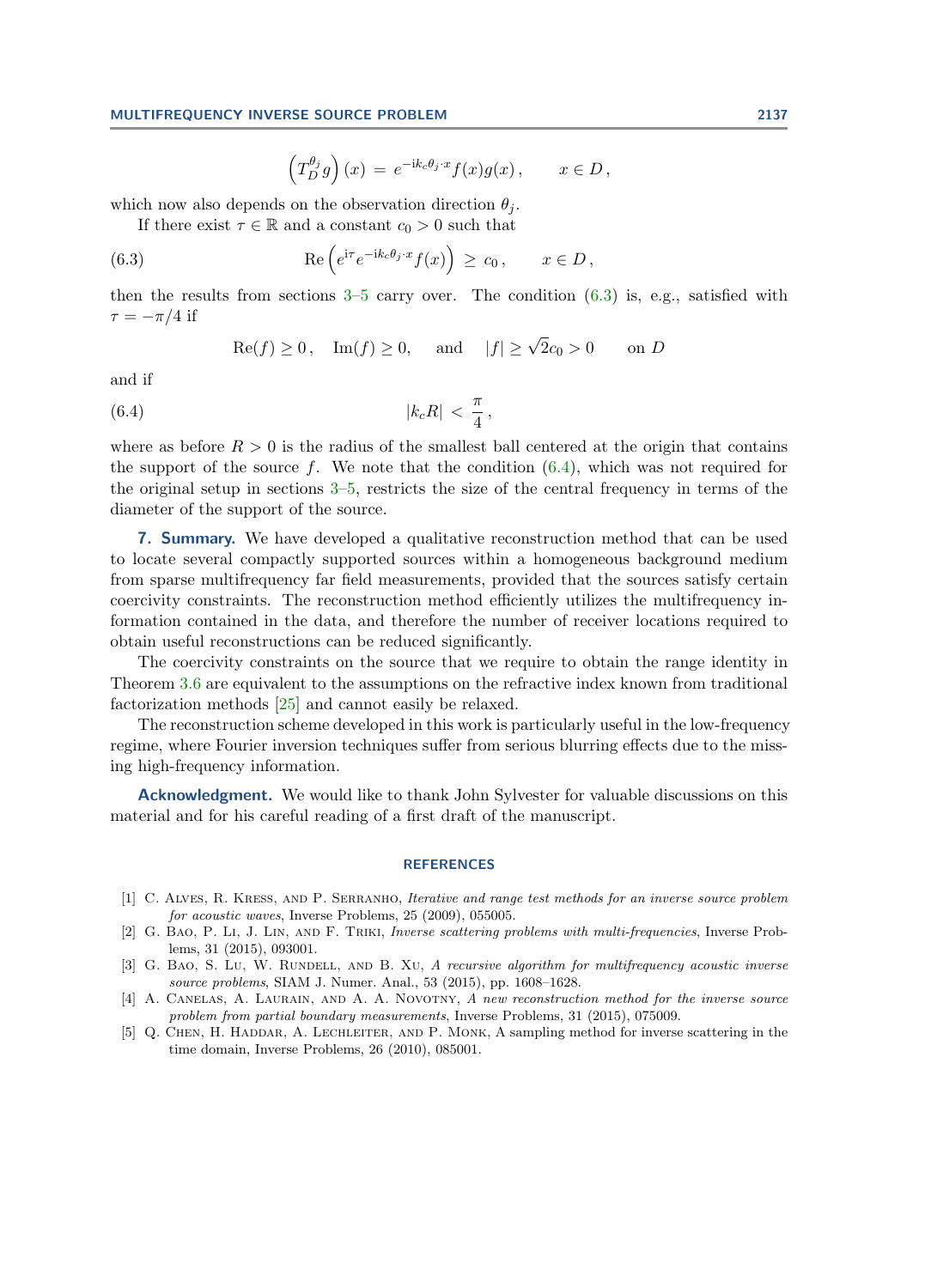- <span id="page-19-25"></span>[6] D. Colton and R. Kress, Inverse Acoustic and Electromagnetic Scattering Theory, 3rd ed., Springer, New York, 2013.
- <span id="page-19-6"></span>[7] B. DIEDERICHS AND A. ISKE, Parameter estimation for bivariate exponential sums, in Proceedings of the IEEE International Conference Sampling Theory and Applications, Washington, DC, 2015, pp. 493–497.
- <span id="page-19-18"></span>[8] M. ELLER AND N. P. VALDIVIA, Acoustic source identification using multiple frequency information, Inverse Problems, 25 (2009), 115005.
- <span id="page-19-19"></span>[9] A. C. Fannjiang, T. Strohmer, and P. Yan, Compressed remote sensing of sparse objects, SIAM J. Imaging Sci., 3 (2010), pp. 595–618.
- <span id="page-19-20"></span>[10] F. FRÜHAUF, O. SCHERZER, AND A. LEITAO, Analysis of regularization methods for the solution of ill-posed problems involving discontinuous operators, SIAM J. Numer. Anal., 43 (2005), pp. 767–786.
- <span id="page-19-14"></span>[11] R. GRIESMAIER, Multi-frequency orthogonality sampling for inverse obstacle scattering problems, Inverse Problems 27 (2011), 085005.
- <span id="page-19-8"></span>[12] R. GRIESMAIER AND M. HANKE, Multifrequency impedance imaging with multiple signal classification, SIAM J. Imaging Sci., 8 (2015), pp. 939–967.
- <span id="page-19-15"></span>[13] R. GRIESMAIER, M. HANKE, AND T. RAASCH, Inverse source problems for the Helmholtz equation and the windowed Fourier transfrom, SIAM J. Sci. Comput., 34 (2012), pp. A1544–A1562.
- <span id="page-19-16"></span>[14] R. GRIESMAIER, M. HANKE, AND T. RAASCH, Inverse source problems for the Helmholtz equation and the windowed Fourier transform II, SIAM J. Sci. Comput., 35 (2013), pp. A2188–A2206.
- <span id="page-19-3"></span>[15] R. GRIESMAIER AND C. SCHMIEDECKE, A multifrequency MUSIC algorithm for locating small inhomogeneities in inverse scattering, Inverse Problems, 33 (2017), 035015.
- <span id="page-19-11"></span>[16] Y. Guo, P. MONK, AND D. COLTON, Toward a time domain approach to the linear sampling method, Inverse Problems, 29 (2013), 095016.
- <span id="page-19-9"></span>[17] B. B. Guzina, F. Cakoni, and C. Bellis, On the multi-frequency obstacle reconstruction via the linear sampling method, Inverse Problems, 26 (2010), 125005.
- <span id="page-19-12"></span>[18] H. HADDAR, A. LECHLEITER, AND S. SIMON, An improved time domain linear sampling method for Robin and Neumann obstacle, Appl. Anal., 93 (2014), pp. 369–390.
- <span id="page-19-21"></span>[19] M. HANKE AND W. RUNDELL, On rational approximation methods for inverse source problems, Inverse Probl. Imaging, 5 (2011), pp. 185–202.
- <span id="page-19-22"></span>[20] F. HETTLICH AND W. RUNDELL, Iterative methods for the reconstruction of an inverse potential problem, Inverse Problems, 12 (1996), pp. 251–266.
- <span id="page-19-23"></span>[21] M. IKEHATA, Reconstruction of a source domain from the Cauchy data, Inverse Problems, 15 (1999), pp. 637–645.
- <span id="page-19-24"></span>[22] V. ISAKOV, S. LEUNG, AND J. QIAN, A fast local level set method for inverse gravimetry, Commun. Comput. Phys., 10 (2011), pp. 1044–1070.
- <span id="page-19-0"></span>[23] A. KIRSCH, Characterization of the shape of a scattering obstacle using the spectral data of the far field operator, Inverse Problems, 14 (1998), pp. 1489–1512.
- <span id="page-19-2"></span>[24] A. KIRSCH, The MUSIC algorithm and the factorization method in inverse scattering theory for inhomogeneous media, Inverse Problems, 18 (2002), pp. 1025–1040.
- <span id="page-19-1"></span>[25] A. KIRSCH AND N. GRINBERG, The Factorization Method for Inverse Problems, Oxford University Press, Oxford, UK, 2008.
- <span id="page-19-13"></span>[26] S. KUSIAK AND J. SYLVESTER, The scattering support, Comm. Pure Appl. Math., 56 (2003), pp. 1525–1548.
- <span id="page-19-4"></span>[27] W. Liao, MUSIC for multidimensional spectral estimation: Stability and super-resolution, IEEE Trans. Signal Process., 63 (2015), pp. 6395–6406.
- <span id="page-19-5"></span>[28] W. LIAO AND A. FANNJIANG, *MUSIC for single-snapshot spectral estimation: Stability and super*resolution, Appl. Comput. Harmon. Anal., 40 (2016), pp. 33–67.
- <span id="page-19-10"></span>[29] D. R. Luke, Multifrequency inverse obstacle scattering: the point source method and generalized filtered backprojection, Math. Comput. Simulation, 66 (2004), pp. 297–314.
- <span id="page-19-26"></span>[30] F. NATTERER, The Mathematics of Computerized Tomography, Teubner/Wiley, New York, 1986.
- <span id="page-19-17"></span>[31] R. POTTHAST, A study on orthogonality sampling, Inverse Problems, 26 (2010), 074015.
- <span id="page-19-7"></span>[32] D. POTTS AND M. TASCHE, *Parameter estimation for multivariate exponential sums*, Electron. Trans. Numer. Anal., 40 (2013), pp. 204–224.